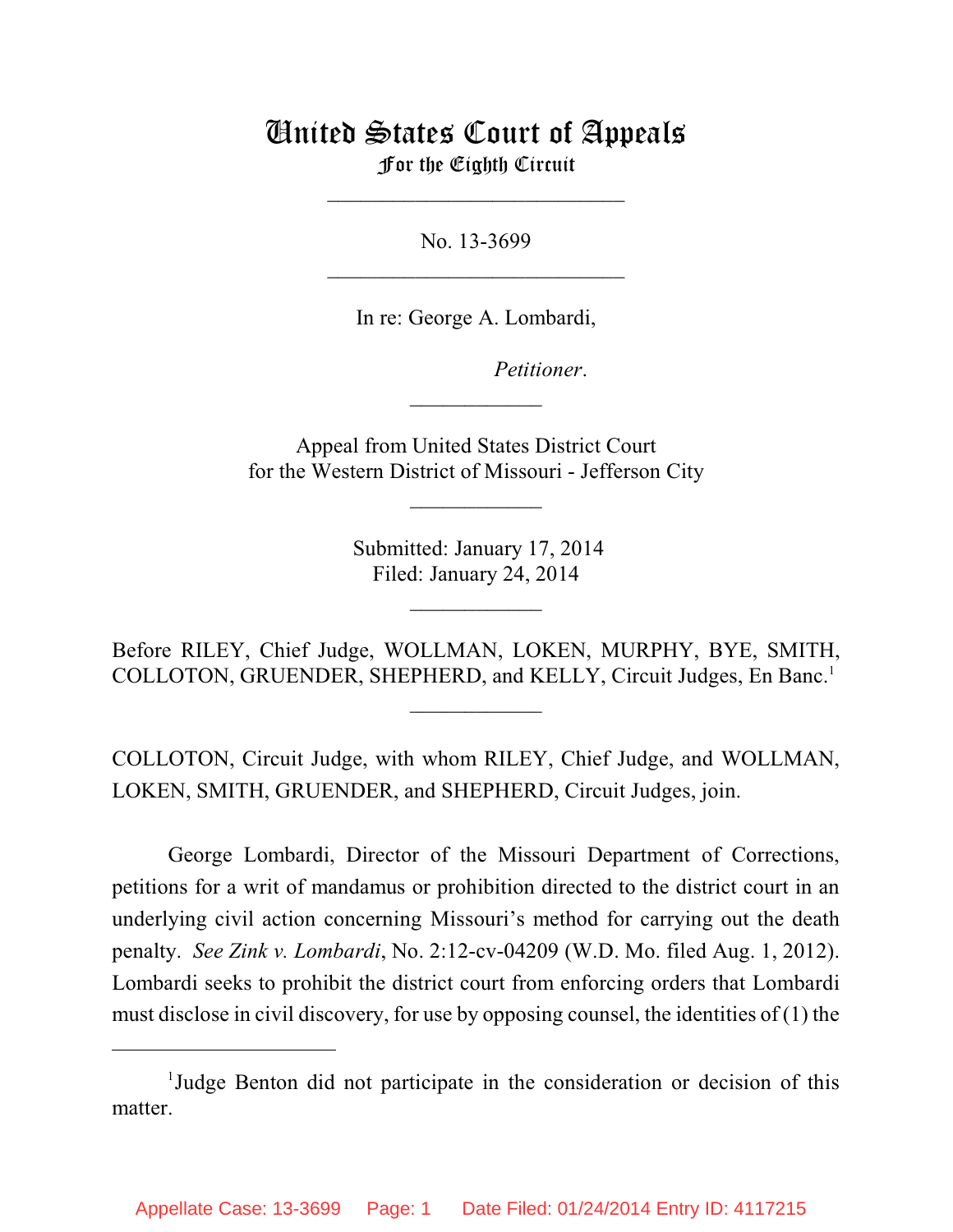physician who prescribes the chemical used in Missouri executions, (2) the pharmacist who compounds the chemical, and (3) the laboratory that tests the chemical for potency, purity, and sterility. Citing reports that "many manufacturers and suppliers have barred the use of drugs used for executions or refused, under pressure from death-penalty opponents, to sell or manufacture drugs for use in execution," the Director avers that disclosure of these identities "would prevent the Department from obtaining lethal chemicals needed to perform its state obligations." R. Doc. 189-1, at 2. Consistent with the Director's affidavit, the plaintiffs themselves allege that maintaining confidentiality of the identities "prevents the suppliers' associations, customers, and prescribing or referring physicians from censuring or boycotting them," and unreasonably restricts the associations of health-care professionals "from de-certifying or otherwise censuring them or boycotting them." R. Doc. 183, at 94-95.

A three-judge panel of this court granted a writ with respect to discovery of the identity of the physician, but denied a writ as to discovery of the identities of the pharmacy and the laboratory. On rehearing en banc, we conclude that a writ should issue to vacate the orders requiring discovery of all three identities.

## I.

### A.

In Missouri, first-degree murder is punishable by death or life imprisonment. Mo. Rev. Stat. § 565.020.2. When the trial court imposes a penalty of death, Missouri law provides that "[t]he manner of inflicting the punishment of death shall be by the administration of lethal gas or by means of the administration of lethal injection." Mo. Rev. Stat. § 546.720.1. The statute further authorizes the Director to provide "the necessary appliances for carrying into execution the death penalty by means of the administration of lethal gas or by means of the administration of lethal

#### -2-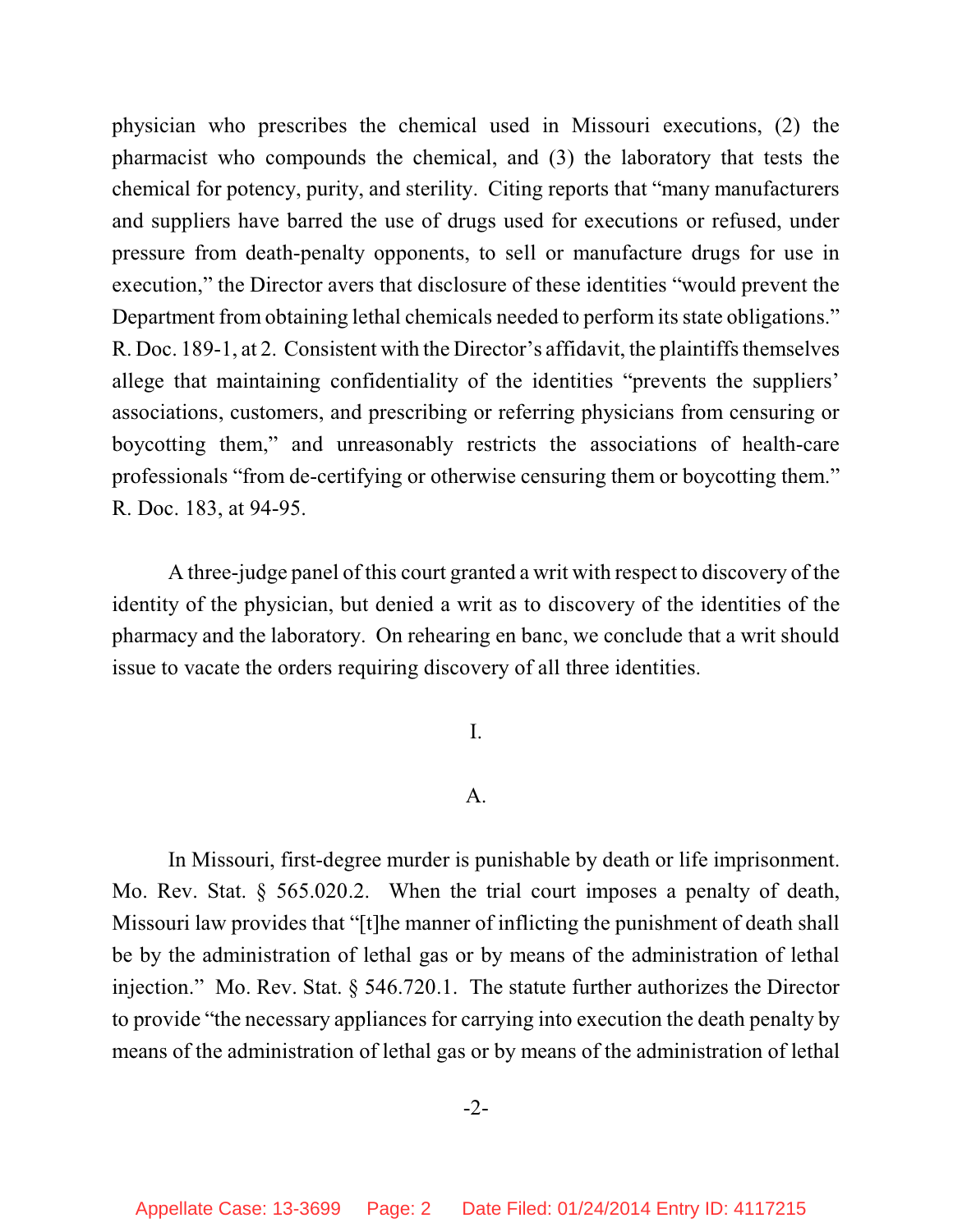injection." *Id.* State law thus places the matter of selecting a lethal-injection protocol in the discretion of the Director. *Taylor v. Crawford*, 487 F.3d 1072, 1081 (8th Cir. 2007). The governing statute also provides that the Director will select an "execution" team," consisting of "those persons who administer lethal gas or lethal chemicals" and "those persons, such as medical personnel, who provide direct support for the administration of lethal gas or lethal chemicals." Mo. Rev. Stat. § 546.720.2.

As of 2010, Missouri's lethal-injection protocol involved the administration of three drugs: "sodium thiopental to anesthetize the prisoner and render him unconscious, pancuronium bromide to paralyze him and stop his breathing, and potassium chloride to stop the prisoner's heart." *Ringo v. Lombardi*, 677 F.3d 793, 795 (8th Cir. 2012). But Missouri's supply of sodium thiopental expired on March 1, 2011, and the State was unable to acquire more of the drug. The only domestic manufacturer of sodium thiopental had ceased to produce it, and the Food and Drug Administration had not approved the drug for importation. *Id.* at 797. In late 2011, moreover, the European Union announced strict regulations on the export of sodium thiopental to countries that authorize the death penalty. Press Release, European Commission, Commission Extends Control over Goods Which Could Be Used for Capital Punishment or Torture (Dec. 20, 2011), *available at* http://europa.eu/rapid/ press-release IP-11-1578 en.pdf (last visited Jan. 24, 2014).

In light of these developments, Director Lombardi issued a new execution protocol in May 2012 that called for the injection of two grams of propofol. R. Doc. 133-1. In October 2013, however, "in light of the issues that have been raised surrounding the use of propofol in executions," Governor Nixon directed the Department of Corrections to modify the execution protocol to employ a different form of lethal injection. R. Doc. 183-1. The "issues" raised in the public domain included the potential that if propofol were used in lethal injections, then the European Union would forbid or restrict the exportation of propofol to the United States, and the drug would be unavailable for continued use in this country as a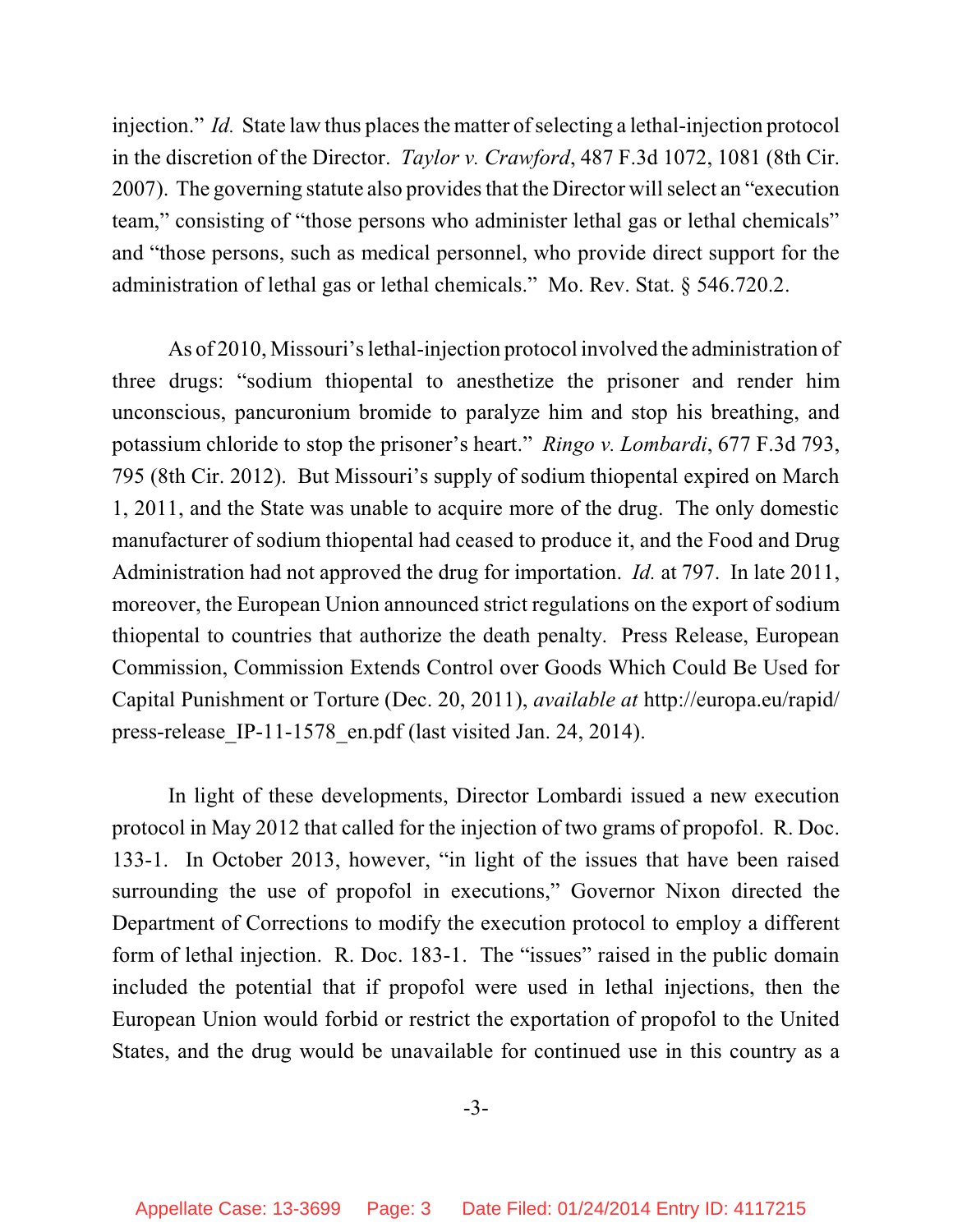common anesthetic in surgical procedures. *See, e.g.*, R. Doc. 126, at 4; R. Doc. 126- 1, at 3-4; R. Doc. 126-3, at 2-3; Mo. Soc'y of Anesthesiologists, Statement on the Use of Propofol in Lethal Injections (Sept. 2013), *available at* http://www.msahq.com/ wp-content/uploads/2013/09/MSA-Statement-on-Use-of-Propofol-in-Lethal-Inject ions.pdf (last visited Jan. 24, 2014).

In response, the Director changed the lethal-injection protocol on October 18, 2013. The new protocol eliminates the use of propofol and provides for the injection of five to ten grams of pentobarbital. R. Doc. 144, at 1; R. Doc. 144-1, at 1. The Department also announced that it had added a compounding pharmacy to its execution team, and that the pharmacy would be responsible for providing pentobarbital for executions carried out under the new protocol. R. Doc. 183-3. Missouri applied the October 2013 protocol in the executions of Joseph Paul Franklin on November 20, 2013, and Allen Nicklasson on December 11, 2013.

#### B.

The litigation underlying the petition for writ of mandamus began in June 2012 and was removed to federal court in August 2012. A group of prisoners sentenced to death in Missouri sued the Director, seeking a declaration that the lethal-injection protocol using propofol was unconstitutional. The complaint alleged that the protocol violated the Eighth and Fourteenth Amendments of the Constitution of the United States and the comparable prohibition on cruel and unusual punishment in the Missouri Constitution, the Ex Post Facto Clauses of the federal and state constitutions, the Supremacy Clause of the federal Constitution, and the separation of powers guaranty of the Missouri Constitution. R. Doc. 1-1; R. Doc. 1-2. On the Director's motion to dismiss the complaint, the district court allowed the claims based on the Eighth Amendment and the Ex Post Facto Clauses to proceed, but dismissed the others for failure to state a claim. R. Doc. 31.

#### -4-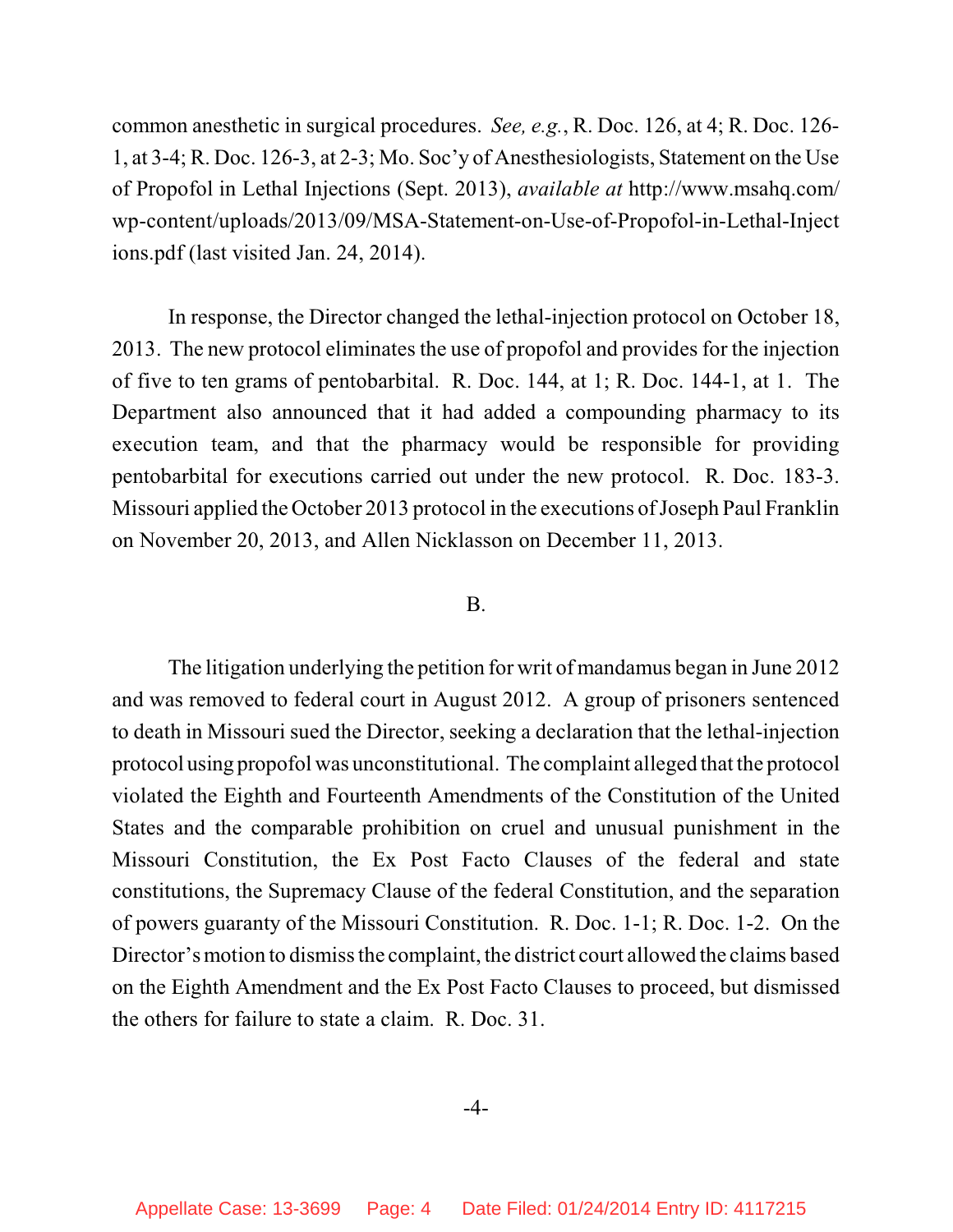After the Director modified the lethal-injection protocol in October 2013 to eliminate propofol and to use pentobarbital, the Director moved to dismiss the complaint for lack of jurisdiction. The district court denied the motion, reasoning that despite the change in lethal-injection protocol, "there is clearly an overarching controversy concerning the Department's method of execution," and that even if the complaint were dismissed, the plaintiffs "could and would immediately file a new lawsuit alleging violations involving the latest version of the protocol." R. Doc. 163, at 3. The court concluded that even if the plaintiffs were required to file a new lawsuit, "[t]he same controversy would remain: whether the Department's current execution protocol is in violation of the Eighth Amendment." *Id.*

On November 26, 2013, the district court granted the plaintiffs leave to file an amended complaint alleging violations of several federal and state constitutional, statutory, and regulatory provisions. Although this court recently had vacated the district court's order staying the execution of Joseph Paul Franklin based on challenges to the method of execution, *Zink v. Lombardi*, No. 13-3505, Order (8th Cir. Nov. 19, 2013), *vacating* R. Doc. 163, the district court ruled that the proposed amendment was not futile, because this court's decision in Franklin's case did not mean that the plaintiffs could never develop sufficient evidence to support their claims with adequate discovery procedures. R. Doc. 181. On December 3, 2013, the plaintiffs filed an amended complaint that challenged the current protocol and the use of pentobarbital. R. Doc. 183.

The discovery orders at issue here were entered on December 12, 2013. Having denied the Director's motion to dismiss the original complaint, rejected the Director's contention that amendment of the complaint would be futile, and disagreed with the Director's invocation of an evidentiary privilege, the district court ordered the Director to disclose to counsel for the plaintiffs, no later than December 16, the identities of the physician who provides a prescription for the compounded pentobarbital, the pharmacist who compounds the pentobarbital used in executions,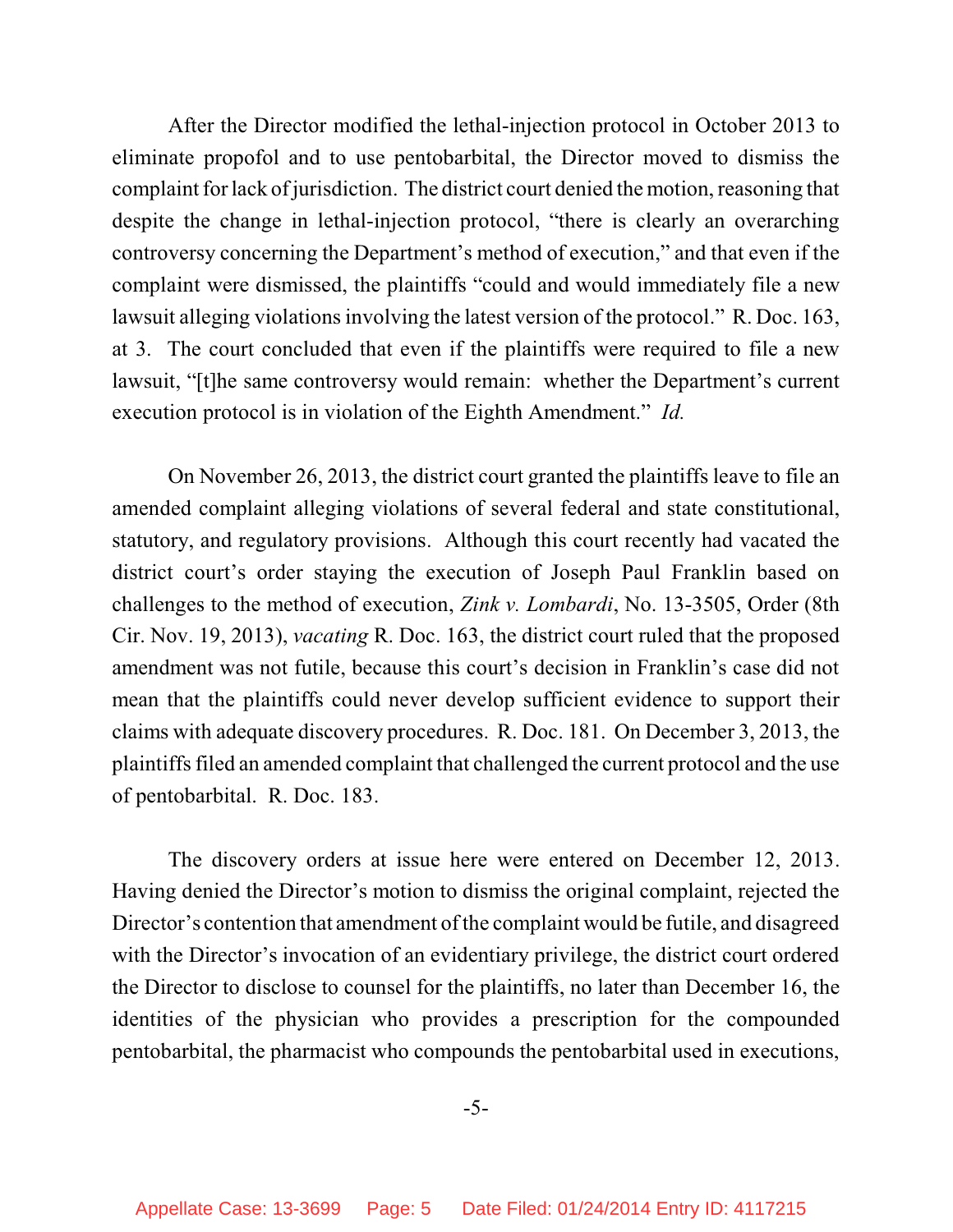and the laboratory that tests the compounded drug. R. Doc. 203; R. Doc. 204. The district court also denied the Director's motion for a protective order regarding members of the execution team. R. Doc. 205.

The district court permitted only two attorneys for the plaintiffs to learn the identities and required those attorneys to "refrain from directly identifying to any other person the pharmacist, physician, or laboratory asindividuals who are assisting the state in the execution of prisoners." R. Doc. 203. Counsel for the plaintiffs, however, expressed concern that it could be very difficult to investigate the physician, pharmacist, and laboratorywithout disclosing their roles in the execution process, and suggested there were "many ways in which investigating the pharmacy might place the pharmacy's identity, status, and role at issue before whoever we would be talking to." R. Doc. 224, at 14-16. The district court acknowledged that "it may be that there's just no way given the circumstances to keep it confidential because of the central nature of these people to the current dispute," and asked only that counsel keep the identities confidential, "other than as needed to do the investigation." *Id*. at 16.

The Director then petitioned this court for a writ of mandamus or prohibition that would prohibit the district court from enforcing the three disputed orders. Late in the afternoon on December 16, the district court denied the Director's motion for a stay of the discovery orders pending a decision from this court. The Director promptly moved for a stay in this court. On December 17, the Director delivered to the district court (but not to opposing counsel) a document identifying the prescribing physician, compounding pharmacy, and testing laboratory. Later that day, this court granted a temporary stay of the district court's orders.

On December 27, a three-judge panel of this court (Bye, Gruender, and Kelly, JJ.) granted a writ of mandamus and prohibited the district court from ordering the Director to disclose the identity of the prescribing physician. The panel denied,

-6-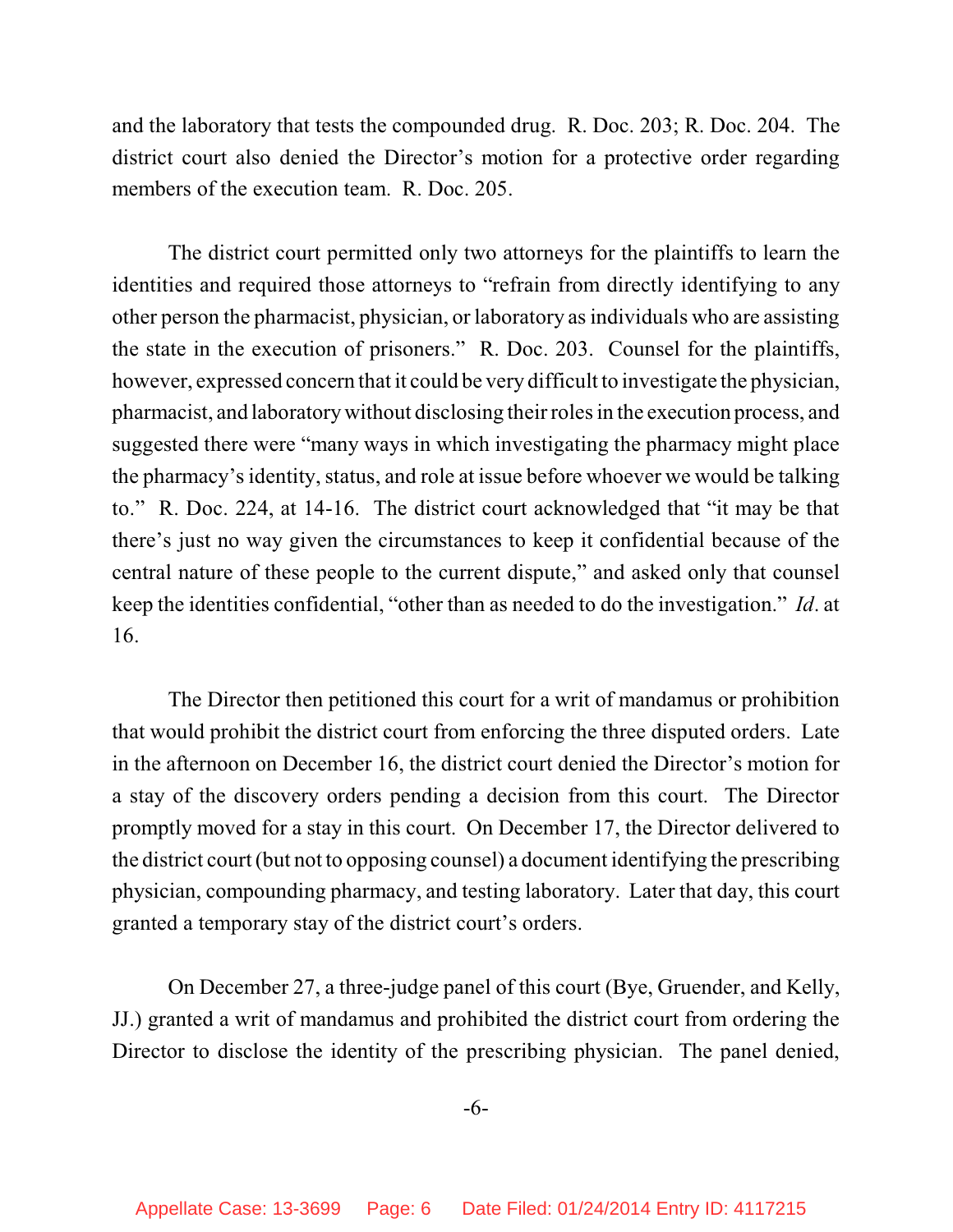however, the petition for writ of mandamus as to discovery of the identities of the compounding pharmacy and the testing laboratory. The panel dissolved the temporary stay entered on December 17 and issued the mandate immediately. The district court then ordered the Director to disclose to opposing counsel the identities of the compounding pharmacist and the testing laboratory by 5:00 p.m. on December 27. The Director promptly petitioned this court for rehearing en banc. He also moved this court to recall the mandate and to stay temporarily the district court's discovery orders pending disposition of the petition for rehearing. The Director informed the district court of these filings and again provided the identities of the compounding pharmacy and testing laboratory to the district court, but not to opposing counsel.

The three-judge panel denied the motions to recall the mandate and for temporary stay by a vote of 2-1, with Judge Gruender dissenting. The full court, on its own initiative, ordered rehearing en banc of the motions by a vote of 7-2, with two judges not participating, and then granted both motions. The clerk entered the appropriate orders on this court's docket by 7:36 p.m. on December 27.

There followed some unusual procedural developments. On Saturday, December 28, the district court entered an order stating that no stay of the district court's order of December 27 had been issued by the Eighth Circuit, and that the district court, "exercising its inherent authority to protect the jurisdiction of the Court and to ensure fairness, has sent to Cheryl Pilate and Joe Luby [counsel for the plaintiffs] the information voluntarily provided to the Court by the Defendants." R. Doc. 242, at 2. This information included the identities of the compounding pharmacy and the testing laboratory. Later that day, however, the district court entered a second order stating:

Since entering its Order, [Doc. 242], the Court learned that the Eighth Circuit stayed its judgment filed on December 27, 2013. In light of this

-7-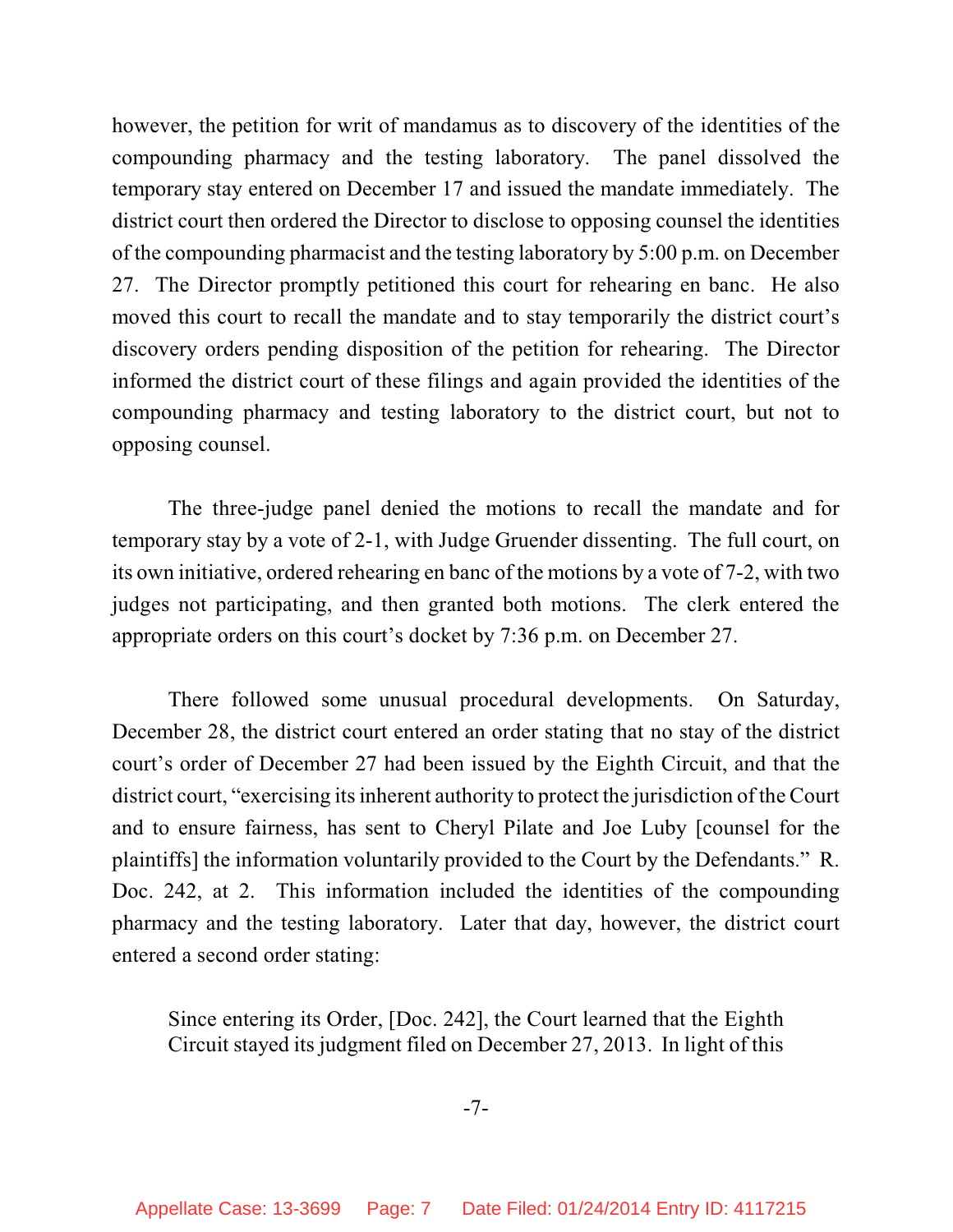stay, Ms. Pilate and Mr. Luby have been instructed to take no action concerning the information provided them until a phone conference can be arranged with the parties at the earliest possible time.

## R. Doc. 243.

On December 30, the district court convened a telephone conference and ordered Ms. Pilate and Mr. Luby "to completely delete the email sent by the Court from their system and to delete any information obtained from that email from their files." R. Doc. 251. The court further ordered that counsel and their staff "are . . . not to disclose the information provided in the email, are not to conduct investigations regarding the contents of the email, and are ordered to delete any trace of the contents of the emails and of the information contained within it." *Id.* The Director moved during the telephone conference for recusal of the district judge. The district judge later entered an order recusing herself from further proceedings in this matter, R. Doc. 253, and the case was reassigned to another district judge. R. Doc. 254.

## II.

The principal matter before the en banc court is Director Lombardi's petition for a writ of mandamus to prohibit the district court from enforcing its orders that the Director disclose to opposing counsel the identities of the physician who prescribes the pentobarbital used in Missouri executions, the pharmacist who compounds the chemical, and the laboratory that tests the chemical for potency, purity, and sterility. Although the district court disclosed to counsel for plaintiffs the identities of the pharmacist and laboratory on December 28, despite this court's entry of a temporary stay on December 27, the petition is not moot. The Director has not disclosed the identities to opposing counsel, and the district court took remedial action to foreclose use of the information that the court disclosed to counsel. There is still a live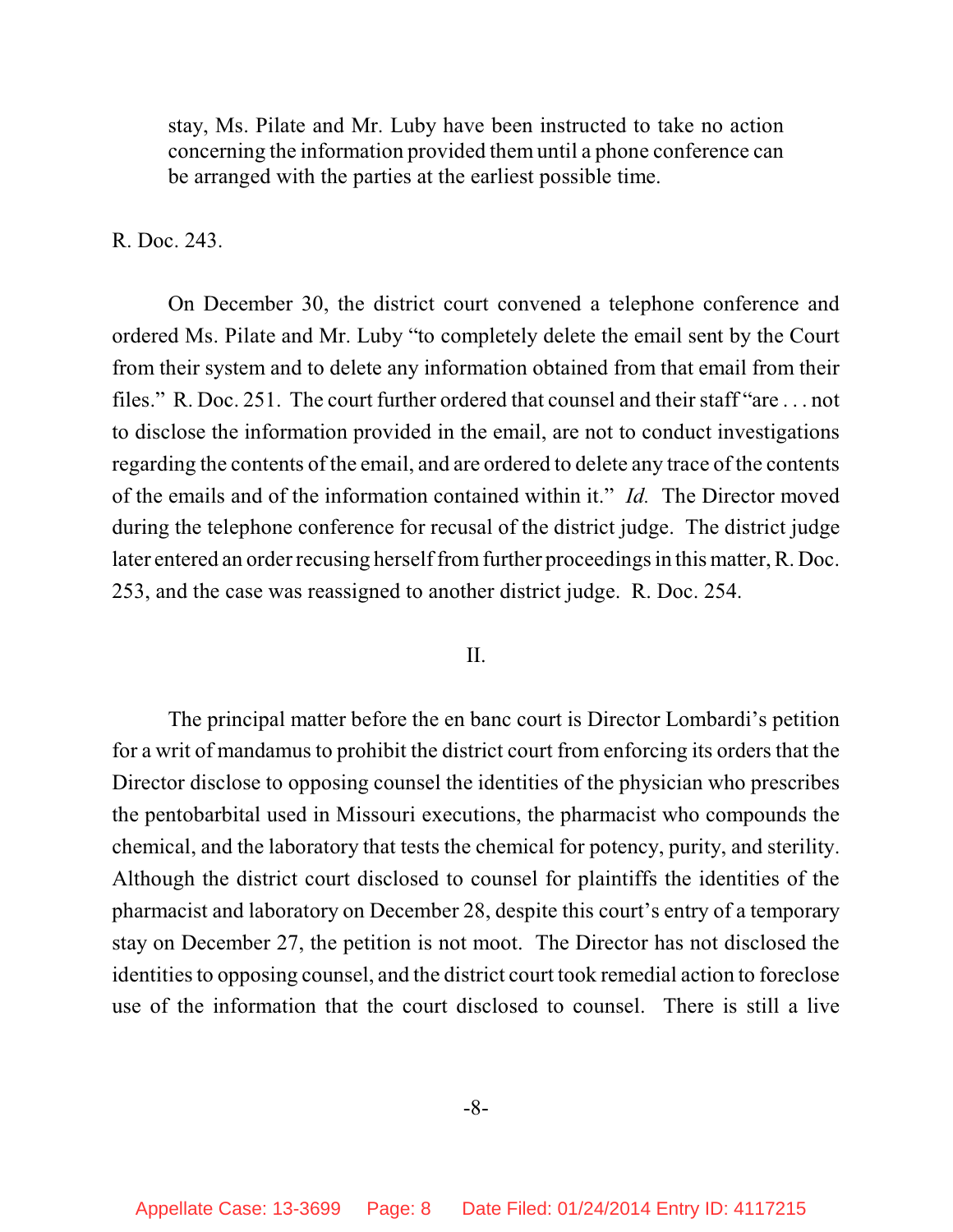controversy over whether the Director must disclose the identities for active use by opposing counsel.

Extraordinary writs like mandamus are "useful safety valves for promptly correcting serious errors," *Mohawk Indus., Inc. v. Carpenter*, 558 U.S. 100, 111 (2009) (internal quotation and alteration omitted), but "only exceptional circumstances amounting to a judicial usurpation of power or a clear abuse of discretion" will justify the invocation of the extraordinary remedy of mandamus. *Cheney v. U.S. Dist. Court for D.C.*, 542 U.S. 367, 380 (2004) (internal quotations and citation omitted). To obtain a writ of mandamus, the petitioning party must satisfy the court that he has "no other adequate means to attain the relief he desires," and that his entitlement to the writ is "clear and indisputable." *Id.* at 380-81 (internal quotations omitted). "[I]f the first two prerequisites have been met, the issuing court, in the exercise of its discretion, must be satisfied that the writ is appropriate under the circumstances." *Id.* at 381.

In a summary order, the three-judge panel issued a writ of mandamus to prohibit the district court from enforcing its order to disclose the identity of the prescribing physician, but denied the Director's request to prohibit disclosure of the pharmacy and testing laboratory. In his petition for rehearing, the Director urged two principal reasons why a writ should issue not only as to the physician's identity, but to prohibit discovery of all three identities.

First, the Director relies on his invocation of a privilege to protect information designated as confidential by Missouri statute or common law. *See generally* Fed. R. Evid. 501; *In re Hampers*, 651 F.2d 19, 21-23 (1st Cir. 1981); *Am. Civil Liberties Union of Miss., Inc. v. Finch*, 638 F.2d 1336, 1343-44 (5th Cir. Unit A Mar. 1981). Throughout this litigation, the Director has urged that the Department properly designated the physician, pharmacist, and laboratory as part of its "execution team," and has relied on a state statute that says "identities of members of the execution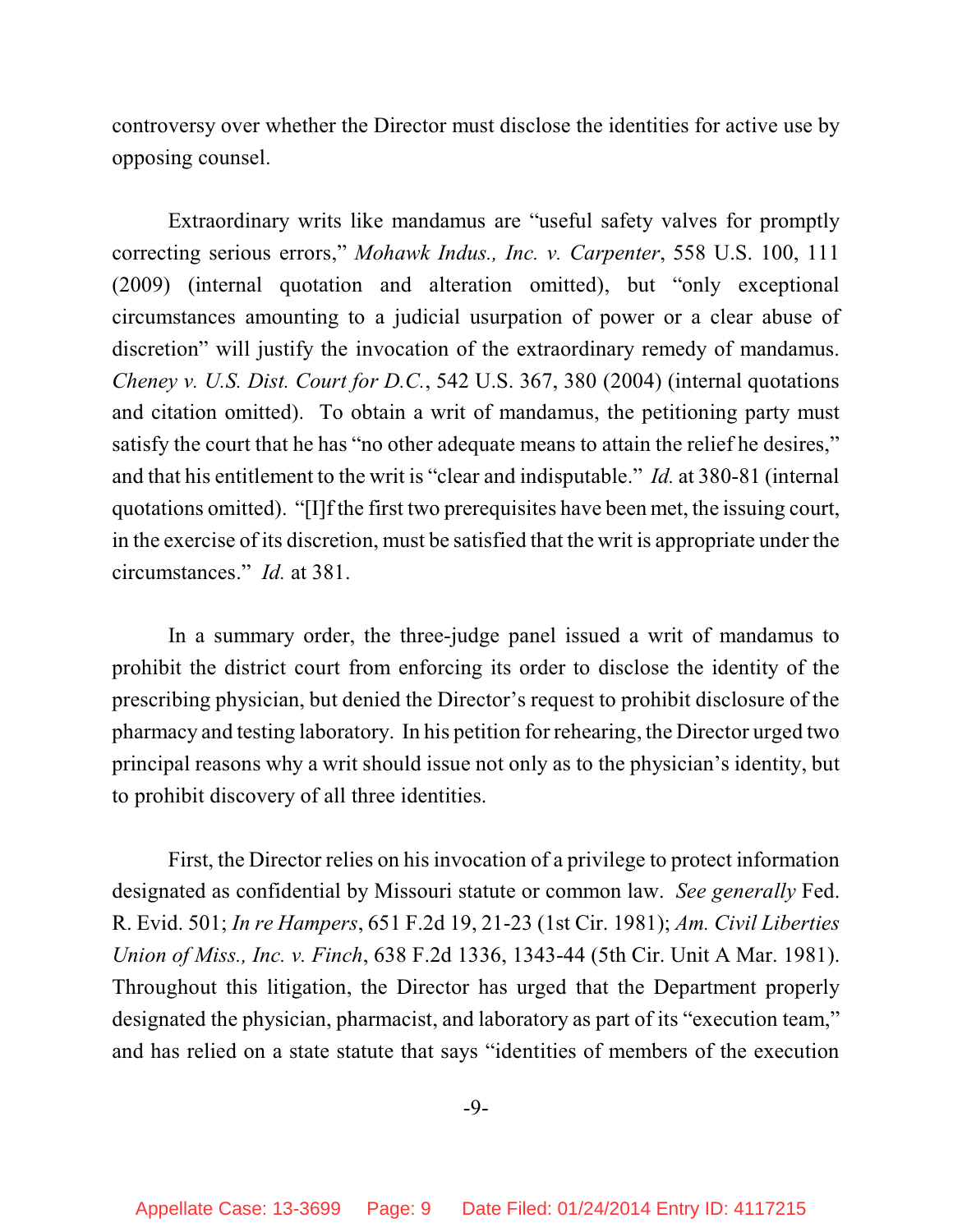team, as defined in the execution protocol of the department of corrections, shall be kept confidential." Mo. Rev. Stat. § 546.720.2. On this basis, the Director contends that the information is privileged from disclosure. *See generally* Model Code of Evidence, Rule 228 (1942); *Taylor v. Nix*, 451 F. Supp. 2d 1351, 1352-54 (N.D. Ga. 2006). The Director also has adverted, *e.g.*, R. Doc. 224, at 8-9, to common law privileges that apply independent of any statute that specifically requires confidentiality. *See generally State ex rel. Mo. Ethics Comm'n v. Nichols*, 978 S.W.2d 770, 773 (Mo. Ct. App. 1998); *Pack v. Beyer*, 157 F.R.D. 226, 231-33 (D.N.J. 1994). Second, the Director argues that the plaintiffs in the underlying litigation have failed to state a claim as to which discovery of the identities is relevant, and that the discovery of such sensitive information is therefore unjustified. *See* Fed. R. Civ. P.  $26(b)(1)$ .

In addition to these arguments on the merits, the Director asserts that no other adequate means is available to attain the requested relief. He argues that if discovery proceeds and an appeal is allowed only after judgment, then it is likely that active investigation of the physician, pharmacy, and laboratory will lead to further disclosure of the identities. These disclosures, he contends, would trigger collateral consequences that would prevent the Director from obtaining the lethal chemicals necessary to carry out the capital punishment laws of the State. He cites, as an example, a letter dated October 2013 from a compounding pharmacy in Texas that demanded the Texas Department of Criminal Justice return a supply of compounded pentobarbital sold for use in executions, because of a "firestorm," including "constant inquiries from the press, the hate mail and messages," that resulted from publication of the pharmacy's identity. R. Doc. 189-1, at 6-7. *See Landrigan v. Brewer*, 625 F.3d 1132, 1143 (9th Cir. 2010) (Kozinski, C.J., dissenting from denial of rehearing en banc) ("Certainly Arizona has a legitimate interest in avoiding a public attack on its private drug manufacturing sources . . . .").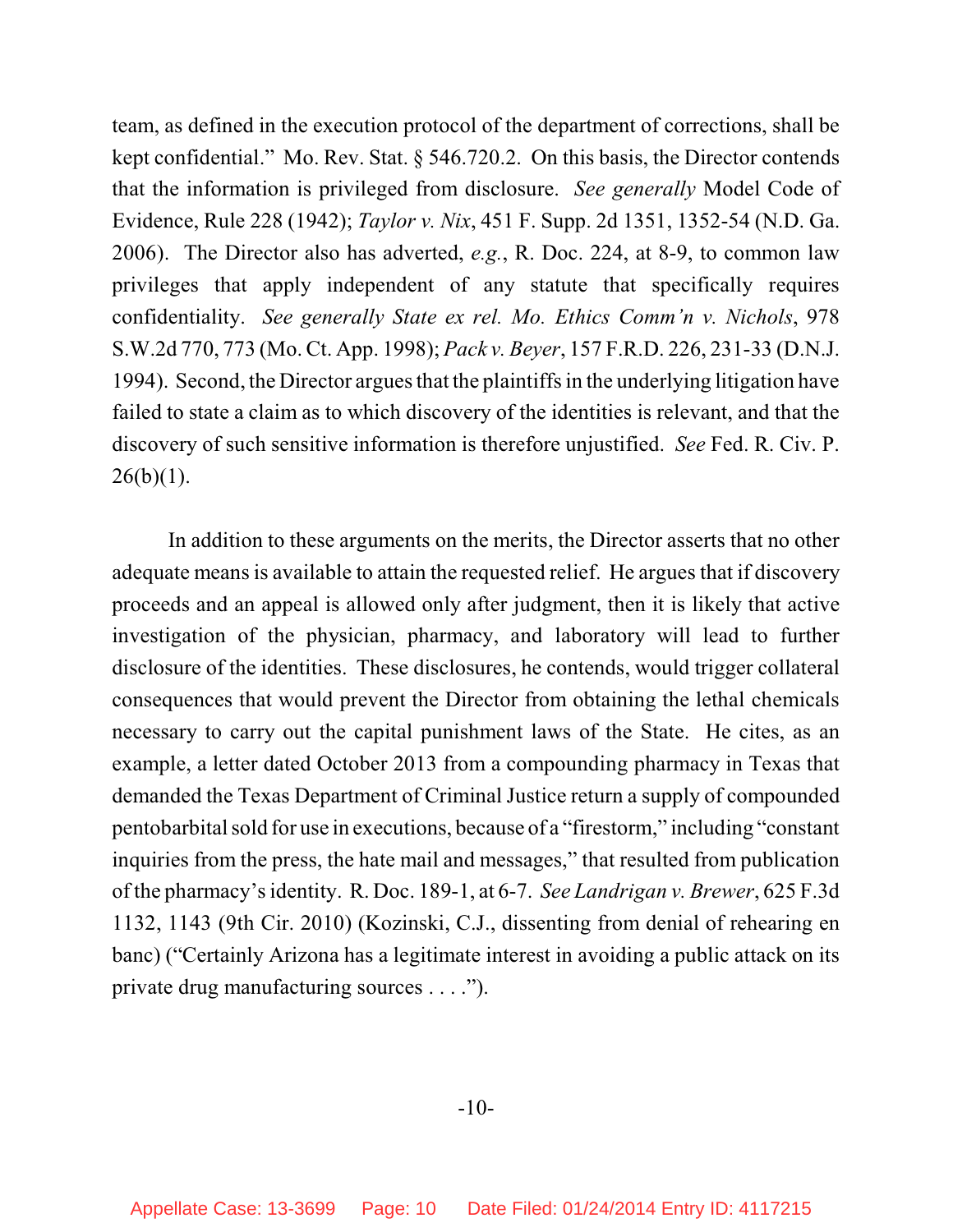The privilege issues are significant and complex, but we express no view on them, because it is clear and indisputable that the discovery ordered by the district court is not relevant to any claim that should survive a motion to dismiss, and that the Director has no other adequate means to attain the relief he desires. Although denial of a motion to dismiss ordinarily is not appealable, a writ of mandamus to correct an erroneous denial may be warranted in extraordinary circumstances where continued litigation would have significant unwarranted consequences. *See Abelesz v. OTP Bank*, 692 F.3d 638, 650-53 (7th Cir. 2012). Discovery orders likewise are not ordinarily appealable, but mandamus may issue in extraordinary circumstances to forbid discovery of irrelevant information, whether or not it is privileged, where discovery would be oppressive and interfere with important state interests. *See Sanderson v. Winner*, 507 F.2d 477, 479-80 (10th Cir. 1974). These propositions taken together, along with the unavailability of alternative means for the Director to attain relief, lead us to conclude that a writ should issue.

The plaintiffs' principal claim in the underlying litigation is based on the Eighth Amendment. Our analysis must begin with a basic proposition: "[C]apital punishment is constitutional. It necessarily follows that there must be a means of carrying it out." *Baze v. Rees*, 553 U.S. 35, 47 (2008) (plurality opinion) (citation omitted). Any allegation that all methods of execution are unconstitutional, therefore, does not state a plausible claim under the Eighth Amendment.

The plaintiffs complain that Missouri's use of compounded pentobarbital in its execution protocol creates a substantial risk of severe pain or an objectively intolerable risk of severe pain, and thus constitutes cruel and unusual punishment in violation of the Eighth Amendment. In furtherance of that claim, they seek to investigate the physician, pharmacy, and laboratory involved in the execution process. But the plaintiffs do not allege that the risk of harm arising from the State's current lethal-injection protocol issubstantial when compared to known and available alternatives. They do not allege that a different lethal-injection protocol, or a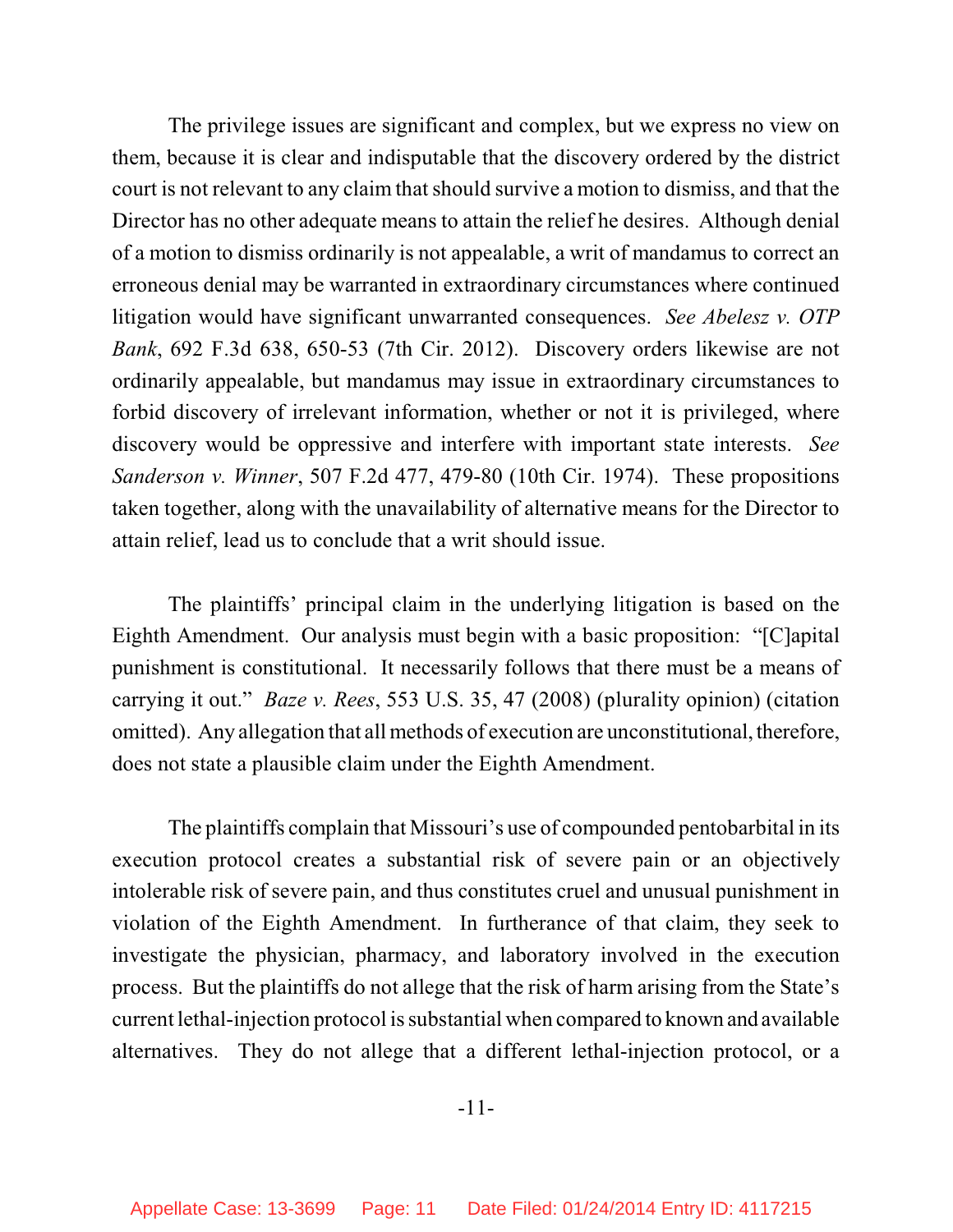different method of execution (*e.g.*, lethal gas, electrocution, or firing squad), is more humane. In denying a motion to dismiss the original complaint, and thus allowing discovery to proceed, the district court ruled that "Plaintiffs are not required to propose an alternative method of execution as an element of their Eighth Amendment claim." R. Doc. 31, at 7.

In our view, this is a plain misreading of the Supreme Court's decision in *Baze v. Rees* and the Eighth Amendment. Where, as here, there is no assertion that the State acts purposefully to inflict unnecessary pain in the execution process, the Supreme Court recognized only a limited right under the Eighth Amendment to require a State *to change* from one feasible method of execution to another. The controlling opinion of the Chief Justice in *Baze* provides that if a State refuses to adopt a readily available alternative method of execution that would significantly reduce a substantial risk of severe pain, then "a State's refusal *to change its method* can be viewed as 'cruel and unusual' under the Eighth Amendment." 553 U.S. at 52 (plurality opinion) (emphasis added). In sum: "A stay of execution may not be granted on grounds such as those asserted here unless the condemned prisoner establishes that the State's lethal injection protocol creates a demonstrated risk of severe pain. *He must show that the risk is substantial when compared to the known and available alternatives.*" *Id*. at 61 (emphasis added). The concurring opinions in *Baze* reflect the same understanding. *Id*. at 63 (Alito, J., concurring) (explaining that the plurality opinion "concludes that 'a State's refusal to change its method [of execution] can be viewed as "cruel and unusual" under the Eighth Amendment' *if the State, 'without a legitimate penological justification,' rejects an alternative method that is 'feasible' and 'readily' available and that would 'significantly reduce a substantial risk of severe pain'*") (alteration in original) (emphasis added) (quoting *id.* at 52 (plurality opinion)); *id*. at 94 (Thomas, J., concurring in the judgment) ("As I understand it, [the plurality] opinion would hold that a method of execution violates the Eighth Amendment if it poses a substantial risk of severe pain *that could be significantly reduced by adopting readily available alternative procedures*.")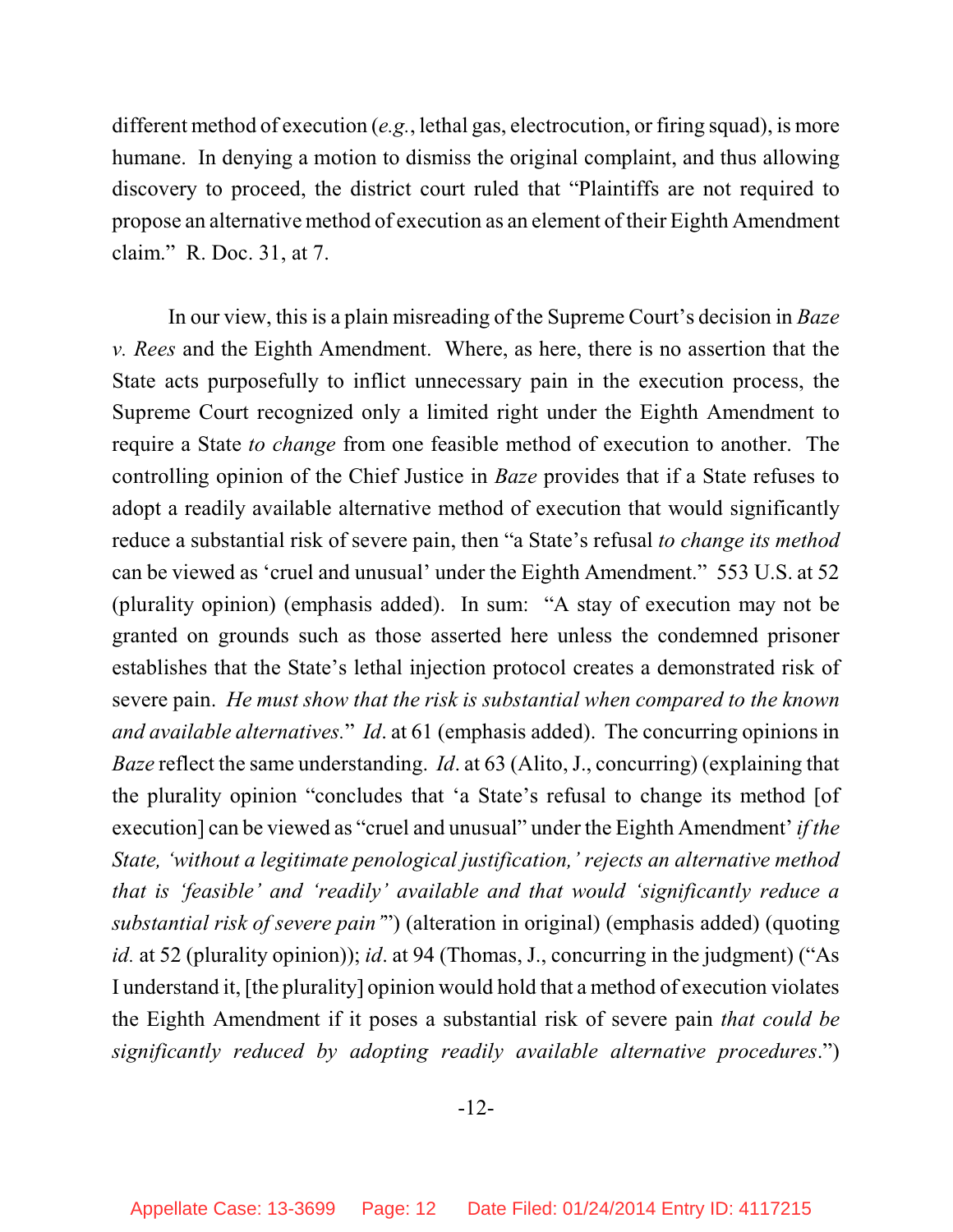(emphasis added); *see also Raby v. Livingston*, 600 F.3d 552, 560-61 (5th Cir. 2010) ("Because we find that Raby has failed to establish that the Texas lethal injection protocol creates a demonstrated risk of severe pain, *we do not reach the second step of the* Baze *test, whether the risk created by the current protocol is substantial when compared to the known and available alternatives*.") (emphasis added); *Cooey v. Strickland*, 589 F.3d 210, 220 (6th Cir. 2009) ("To demonstrate that Ohio seeks to impose 'cruel and unusual' punishment, U.S. Const. amend. VIII, Biros must show that its protocol ignores a '*sure or very likely*' risk of serious pain 'and needless suffering,' which 'creates a demonstrated risk of severe pain' *that is 'substantial when compared to the known and available alternatives.'*") (second emphasis added) (quoting *Baze*, 553 U.S. at 50, 61 (plurality opinion)).<sup>2</sup>

Without a plausible allegation of a feasible and more humane alternative method of execution, or a purposeful design by the State to inflict unnecessary pain, the plaintiffs have not stated an Eighth Amendment claim based on the use of compounded pentobarbital. Nor have they stated a claim under Article I, Section 21 of the Missouri Constitution, which embodies the same standard as the Eighth Amendment. *Burnett v. State*, 311 S.W.3d 810, 814 n.3 (Mo. Ct. App. 2009). It was therefore a clear abuse of discretion for the district court to allow the claim to proceed and to order on that basis discovery of sensitive information, the disclosure of which Lombardi avers would prevent the State from acquiring lethal chemicals necessary to carry out the death penalty.

This court's decisions in *Nooner v. Norris*, 594 F.3d 592 (8th Cir. 2010), and 2 *Clemons v. Crawford*, 585 F.3d 1119 (8th Cir. 2009), and the decisions of the Ninth Circuit in *Cook v. Brewer*, 649 F.3d 915 (9th Cir. 2011), and *Cook v. Brewer*, 637 F.3d 1002 (9th Cir. 2011), all rejected Eighth Amendment claims on the ground that a plaintiff failed to show a substantial risk of serious harm. None of those decisions held that an Eighth Amendment challenge to method of execution could succeed without a showing that the alleged risk is substantial when compared to known and available alternatives.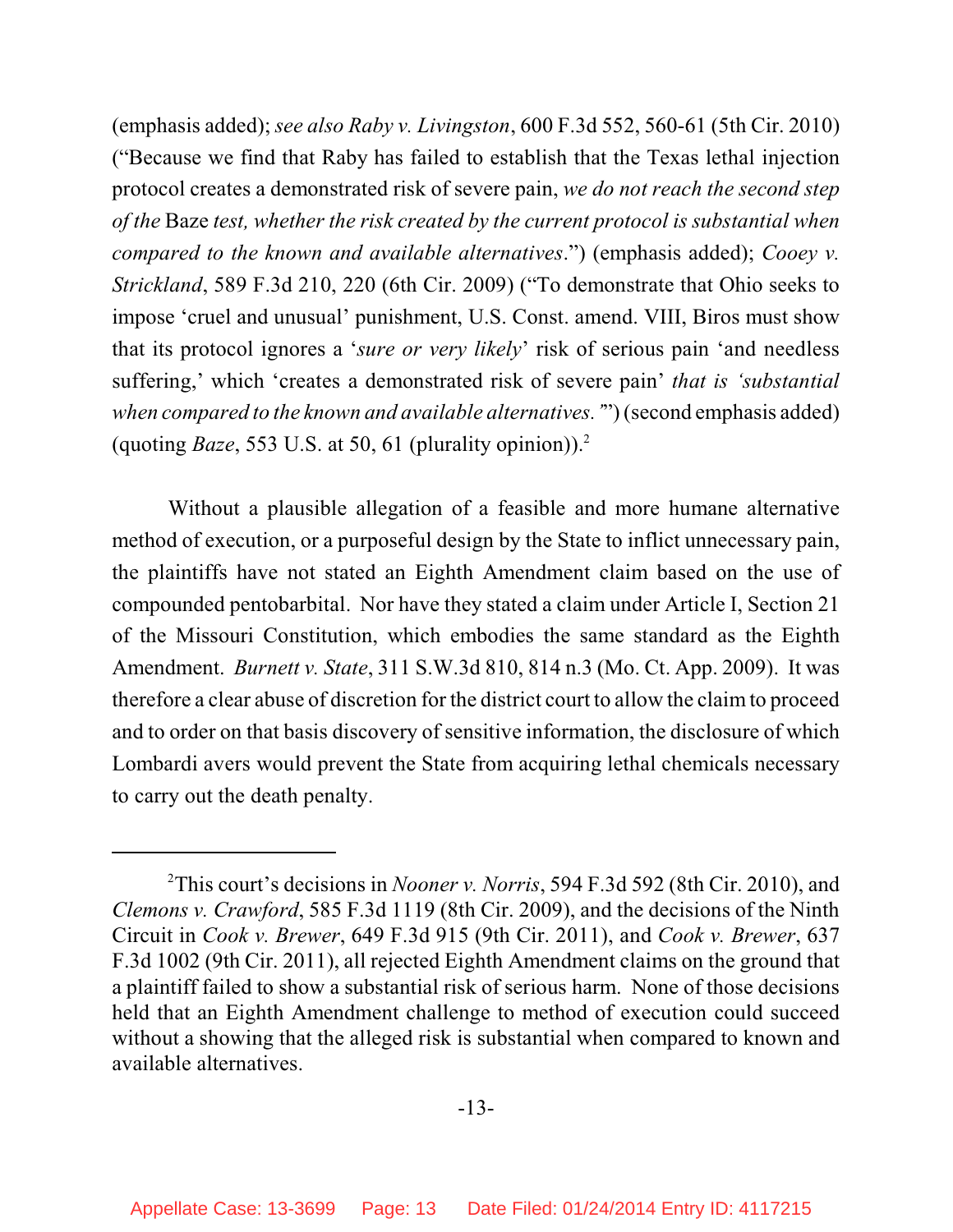The plaintiffs also assert a violation of the Ex Post Facto Clauses of the federal and state constitutions, claiming that the use of compounded pentobarbital in the current execution protocol constitutes an unconstitutional increase in punishment over the former method of execution. The manner of punishment for capital murder in Missouri at all relevant times, however, has been death by lethal injection or lethal gas, with discretion granted to the Director of the Department of Corrections to establish the method of execution. Mo. Rev. Stat. § 546.720.1. The plaintiffs were on fair notice of this discretion when they committed their crimes, and the discretion was not later removed as was alleged in *Garner v. Jones*, 529 U.S. 244, 254 (2000). As the Supreme Court observed, "discretion, by its very definition, is subject to changes in the manner in which it is informed and then exercised." *Id.* at 253.

In the context of the death penalty, moreover, the Court long ago ruled that "[t]he constitutional inhibition of *ex post facto* laws was intended to secure substantial personal rights against arbitrary and oppressive legislative action, and *not to obstruct mere alteration in conditions deemed necessary for the orderly infliction of humane punishment*." *Malloy v. South Carolina*, 237 U.S. 180, 183 (1915) (emphasis added). Although *Malloy* involved a change in method of execution from hanging to electrocution, which several States considered more humane, the general proposition stated in that case is sound where the State has neither deliberately acted to inflict pain for the sake of pain nor ignored a readily available alternative that would substantially reduce a risk of severe pain.

The plaintiffs do not allege that the Director, in the exercise of his discretion, has employed anything other than the most humane method of execution available. That a former method of execution is no longer available does not mean that adoption of the next best method is an unconstitutional increase in punishment. The punishment—death—has not changed. The prisoners had fair notice of that punishment, and of the Director's discretion to determine the method of execution, when they committed their crimes. Where "only the mode of producing" death has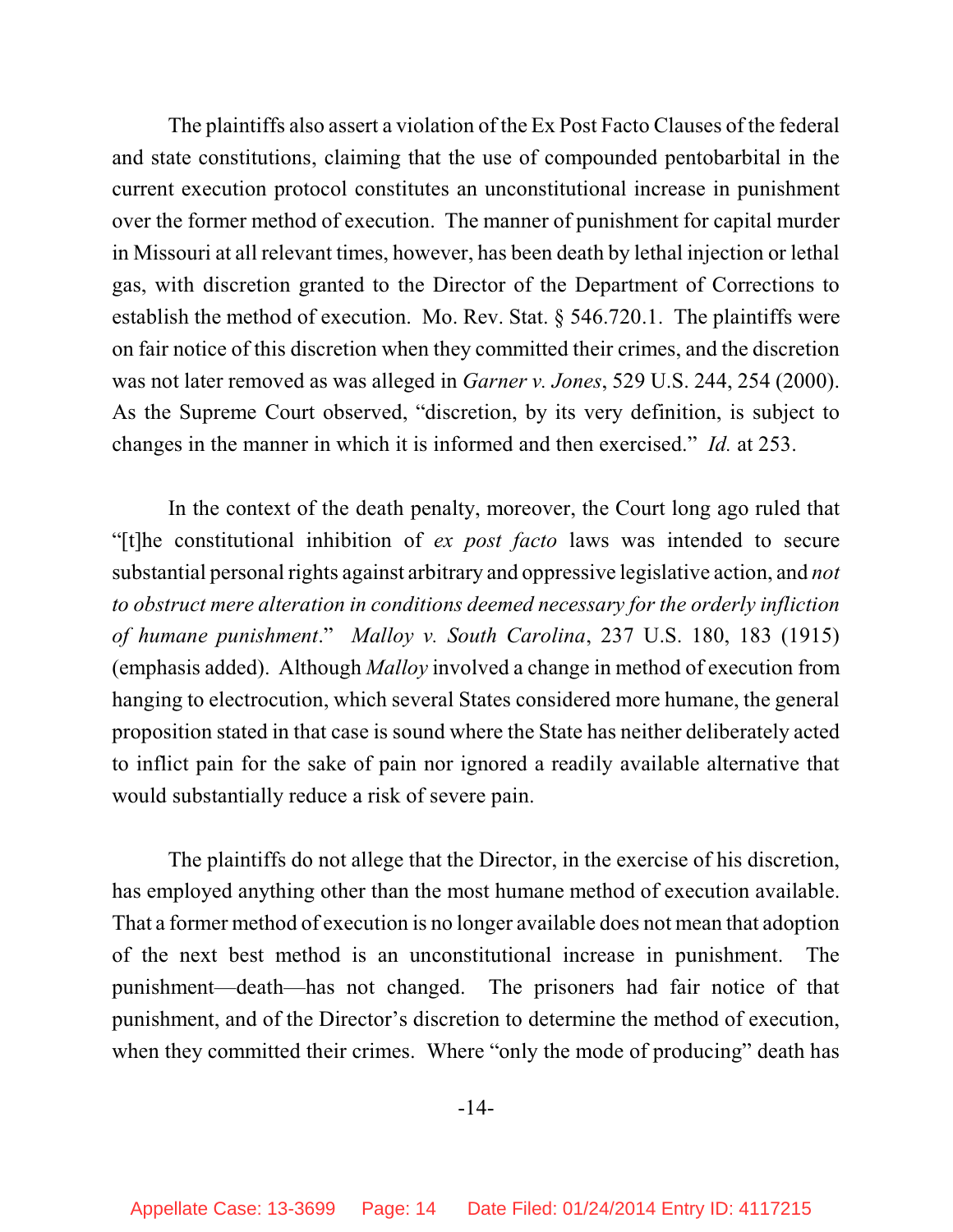changed, with no allegation of superadded punishment or superior alternatives, the Ex Post Facto Clauses are not implicated. *Id.* at 185; *see State v. Harris*, No. SC 93170, 2013 WL 5460639, at \*2 (Mo. Oct. 1, 2013) ("The Missouri Constitution's ban on ex post facto laws is coextensive with the United States Constitution's ban on ex post facto laws.").

As to the other claims raised by the plaintiffs, the identities of the prescribing physician, pharmacist, and laboratory are plainly not relevant. Citing various constitutional, statutory, and regulatory provisions, the plaintiffs challenge the Director's authority to use pharmacist-compounded pentobarbital in executions at all, to carry out executions or modify the execution protocol during the pendency of this litigation, to name any prescribing physician, pharmacist, or laboratory to the execution team, and to shield the identities of execution team members like the physician, pharmacist, and laboratory from the plaintiffs and the public. They also complain that the execution team could use a central venous line to insert a catheter when it is not clinically indicated (despite a supervising official's affidavit to the contrary), and that changes in the execution protocol create uncertainty that enhances anxiety for the prisoners. But the merits of these claims do not depend on the identities of the physician, pharmacist, or laboratory.

For these reasons, we grant the Director's petition for a writ of mandamus and vacate the district court's discovery orders, R. Doc. 203 and 204, dated December 12, 2013. In light of the issuance of this writ, the Director's petition for a writ of mandamus directed to the district court's order denying a motion for protective order, R. Doc. 205, is denied.

GRUENDER, Circuit Judge, concurring.

I concur in the opinion of the Court. However, I write separately to explain the discrepancy between my vote on the administrative panel and my vote upon rehearing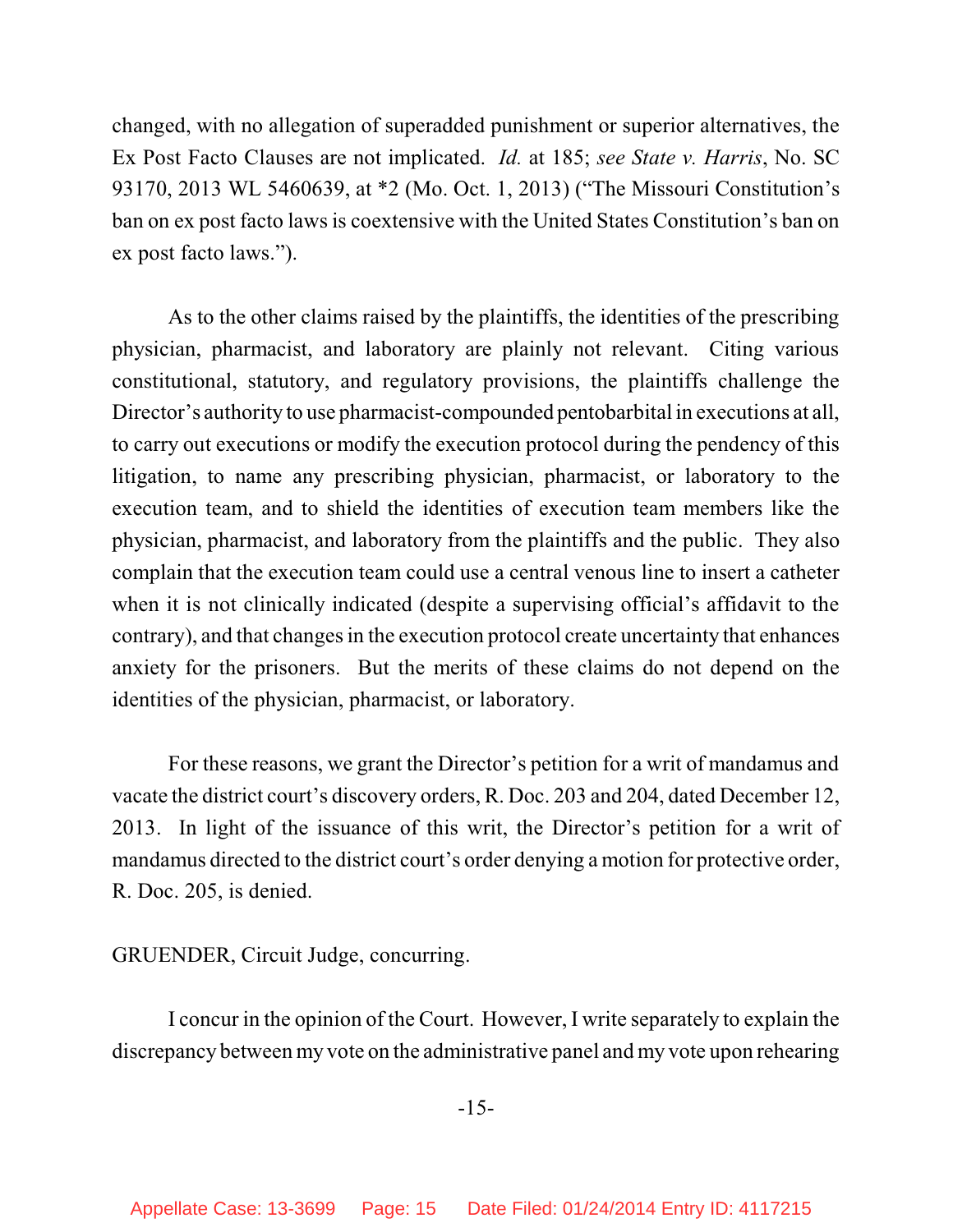en banc. In Lombardi's petition for a writ of mandamus, filed on December 13, 2013, he did not raise the argument that mandamus should issue to prevent the disclosure of the identities at issue because the prisoners' relevant underlying claims fail to state a claim upon which relief can be granted. Instead, Lombardi relied solely on the state secrets privilege. On December 23, Lombardi moved for leave to file supplemental suggestions in support of his petition for a writ of mandamus. In that motion, he noted that he had filed a motion to dismiss in the district court on December 20, 2013—ten days *after* the district court entered the discovery orders challenged here—and argued that the substance of the motion provided a further basis for granting him mandamus relief. Because Lombardi relied exclusively on the December 20 motion to dismiss, I concluded that, regardless of whether his failure-tostate-a-claim argument had merit, he had not timely raised it. Even in his petition for rehearing en banc, Lombardi did not suggest that he had raised this argument before the district court prior to December 20. However, I have since determined that on August 8, 2012, Lombardi filed a motion to dismiss a prior iteration of the prisoners' complaint. In that motion, Lombardi advanced substantially the same argument that he presented in his December 20, 2013, motion to dismiss. Thus, this argument was before the district court prior to its entry of the discovery orders challenged here. And I find that argument—as articulated in the Court's opinion—to be persuasive. Accordingly, I concur in the opinion of the Court.

BYE, Circuit Judge, with whom MURPHY and KELLY, Circuit Judges, join, dissenting.

The Director is not entitled to the extraordinary remedy of a writ of mandamus. Such a remedy is proper only in cases of "a judicial usurpation of power or a clear abuse of discretion," and only if the party seeking mandamus relief "show[s] that his right to issuance of the writ is clear and indisputable." Cheney v. U.S. Dist. Court for D.C., 542 U.S. 367, 380-81 (2004) (internal quotations, brackets, and citations omitted). Because the district court did not clearly abuse its discretion in ordering the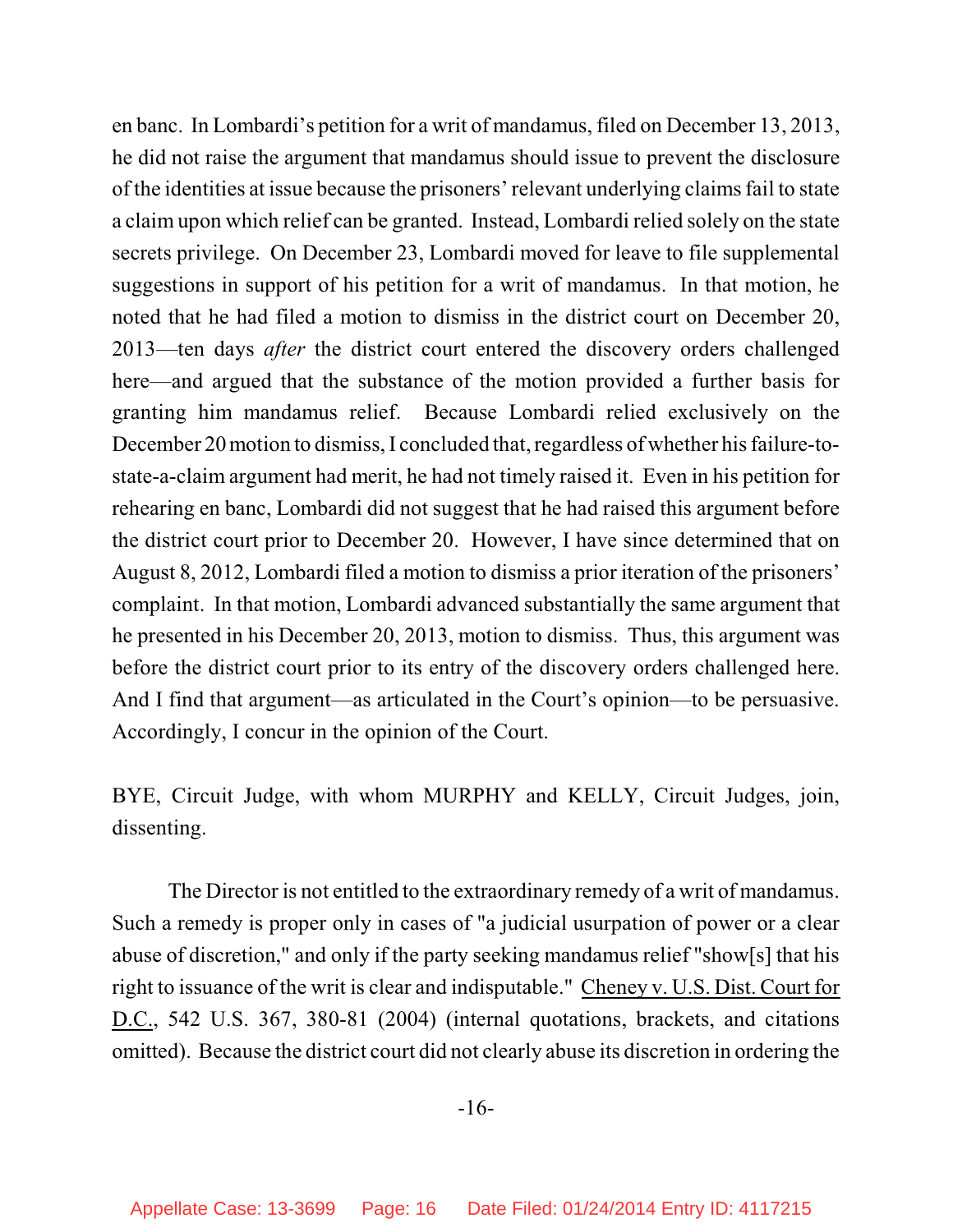Director to disclose the identities of the compounding pharmacist and the testing laboratory, the petition for a writ of mandamus should be denied.<sup>3</sup>

Here, the majority grants this extraordinary remedy after concluding the district court abused its discretion in failing to dismiss the prisoners' Eighth Amendment claim on a Federal Rule of Civil Procedure 12(b)(6) motion to dismiss. The majority holds that, in order to survive a Rule 12(b)(6) motion, a plaintiff must now plead a "readily available alternative method" to the current method of execution the plaintiff is challenging. The majority inexplicably gleans this pleading requirement from a case which in no way addressed the pleading standard for an Eighth Amendment claim. In Baze v. Rees, 553 U.S. 35 (2008), Chief Justice Roberts issued a plurality opinion joined by Justices Kennedy and Alito. In Baze, multiple death row inmates brought suit against Kentucky's Department of Corrections Commissioner. They sought to have Kentucky's three-drug lethal injection protocol declared unconstitutional. Id. at 46. However, Baze did not involve a Rule 12(b)(6) motion to dismiss. Instead, the parties had engaged in extensive discovery and, ultimately, a seven-day bench trial during which the trial court received the testimony of approximately twenty witnesses. At the conclusion of the trial, the trial court issued a judgment upholding the execution protocol.

Chief Justice Roberts' plurality opinion did not establish a new pleading standard, nor did it purport to do so. Chief Justice Roberts was discussing alternative methods because the plaintiffs there had proposed several alternatives as a means of demonstrating the constitutional deficiency of Kentucky's execution protocol at the time. Baze, 553 U.S. at 56-57. Thus, Chief Justice Roberts' plurality opinion should not be read to create a more rigorous pleading requirement for an Eighth Amendment claim.

<sup>&</sup>lt;sup>3</sup>Because the prisoners have not challenged the grant of mandamus relief as to the identity of the prescribing physician, I will not address that issue here.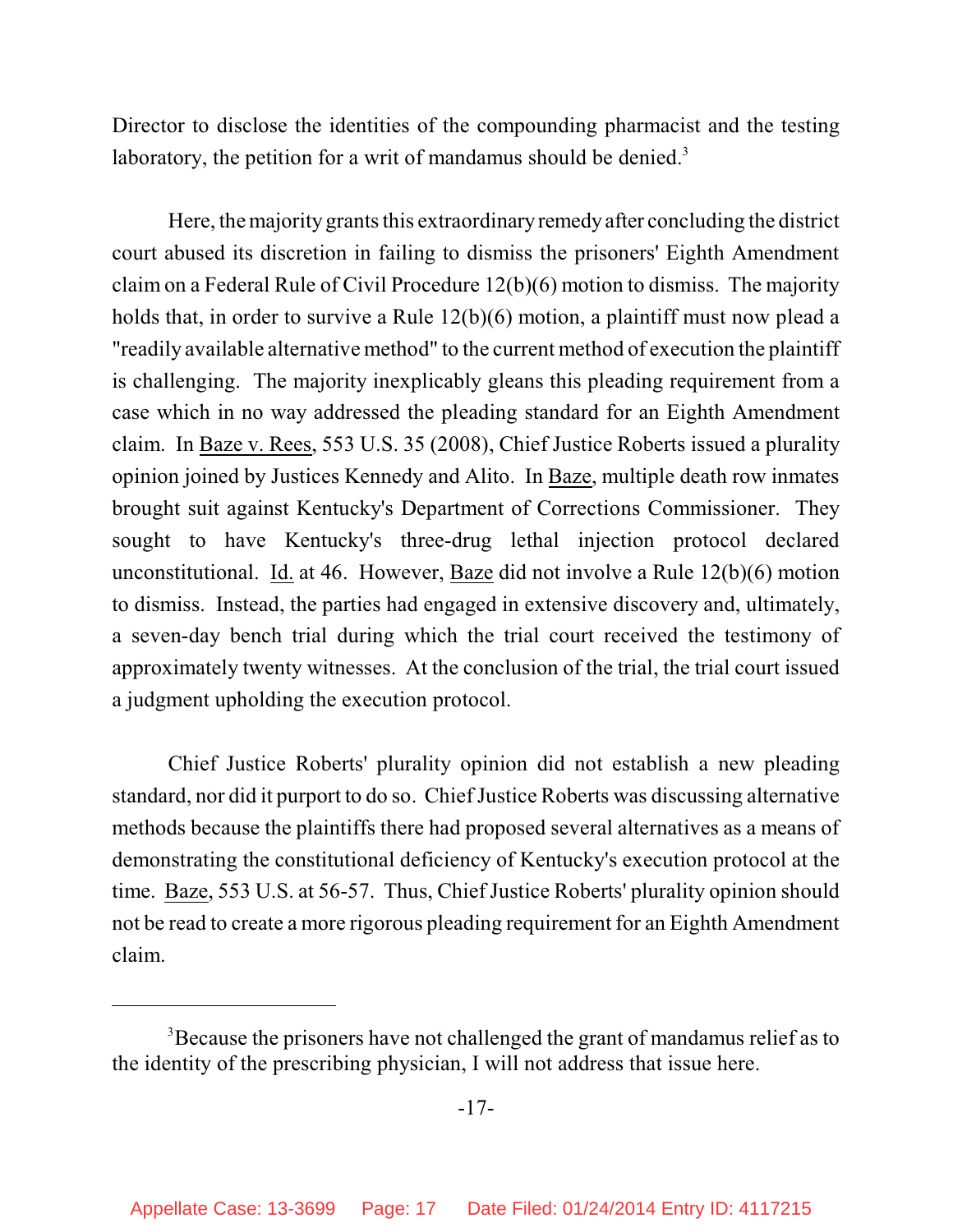The majority concludes the district court committed a "clear abuse of discretion" by declaring "Plaintiffs are not required to propose an alternative method of execution" even though the two decisions of this Court which addressed Baze in no way acknowledged any such requirement. InClemons v. Crawford, 585 F.3d 1119 (8th Cir. 2009), this Court addressed whether Missouri's execution protocol violated the Eighth Amendment in the context of grant of judgment on the pleadings. The Clemons court noted the grant of judgment on the pleadings is reviewed "under the same standard used to address a motion to dismiss for failure to state a claim under [Fed. R. Civ. P.] 12(b)(6)." Clemons, 585 F.3d at 1124 (internal quotations and citation omitted).

The Clemons court outlined the standard for establishing an Eighth Amendment claim, stating:

"[T]he Constitution does not demand the avoidance of all risk of pain in carrying out executions." [Baze, 553 U.S. at 36.] Instead, to establish an Eighth Amendment violation, "the conditions presenting the risk must be 'sure or very likely to cause serious illness and needless suffering,' and give rise to 'sufficiently imminent dangers.'" Id. at 50 (quoting Helling v. McKinney, 509 U.S. 25, 33, 34 (1993)). "[T]o prevail on such a claim there must be a 'substantial risk of serious harm,' an 'objectively intolerable risk of harm' that prevents prison officials from pleading that they were 'subjectively blameless for purposes of the Eighth Amendment." Id. at 50 (quoting Farmer v. Brennan, 511 U.S. 825, 842, and 846 n. 9 (1994)). The mere fact "an execution method may result in pain, either by accident or as an inescapable consequence of death," does not amount to an Eighth Amendment violation. Id.

Clemons, 585 F.3d at 1125.

At no point does the Clemons court suggest a plaintiff is required to propose an alternative method of execution in order to sufficiently plead an Eighth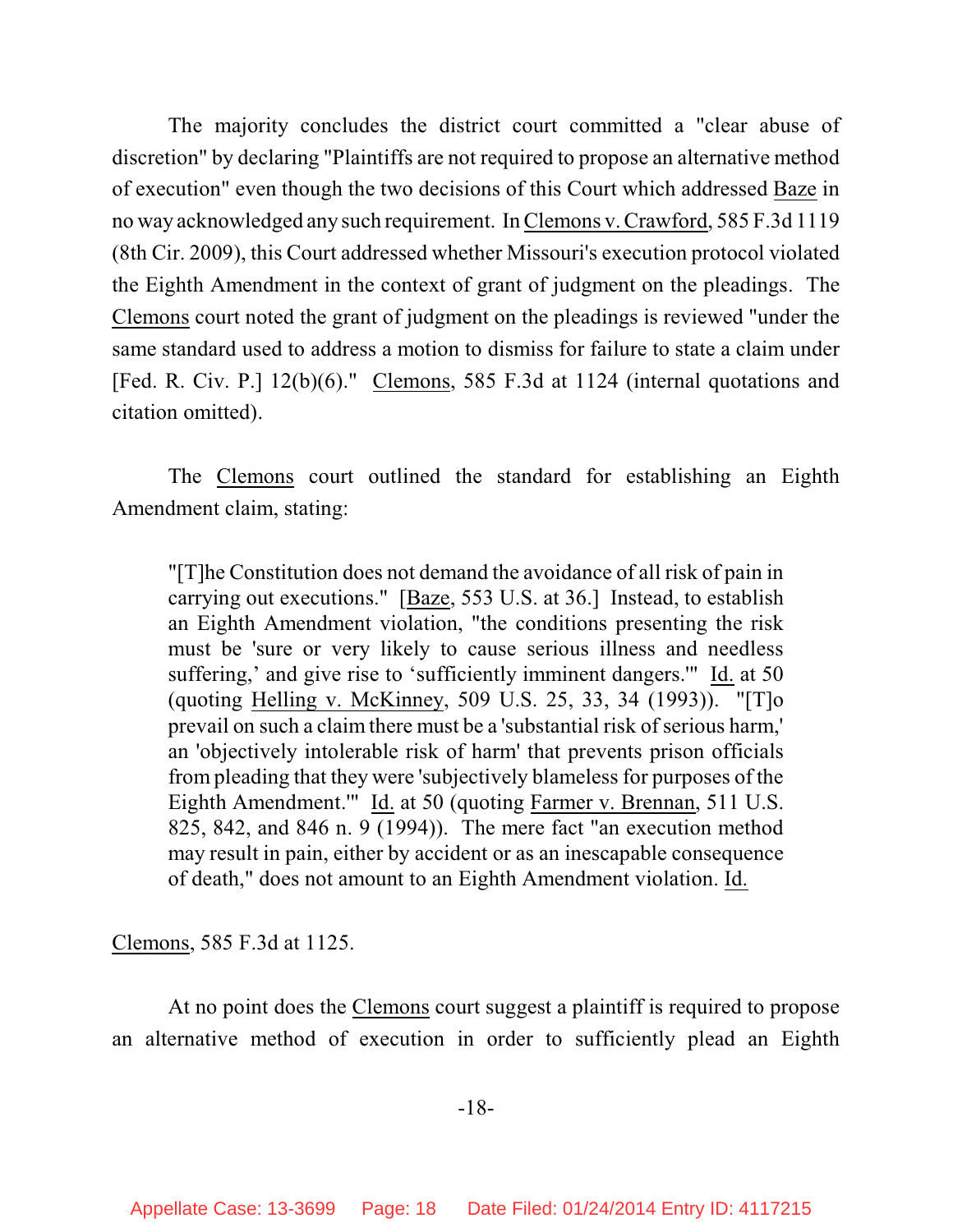Amendment claim. This omission is instructive because the case specifically involved the pleading standard and the opinion extensively discussed Chief Justice Roberts' plurality opinion in Baze.

Likewise, in Nooner v. Norris, 594 F.3d 592 (8th Cir. 2010), this Court addressed whether Arkansas' execution protocol violated the Eighth Amendment in the context of a grant of summary judgment in favor of the State. Nooner articulated a standard very similar, if not identical, to the Clemons' standard. Nooner, 594 F.3d at 598-99. The Nooner court also cited extensively to Baze, but never mentioned a readily available alternative method of execution requirement. Id. at 598-608. Nor should it have, for no such requirement exists.

Other circuits have applied a similar standard post-Baze to our decisions in Clemons and Nooner. In Cook v. Brewer, 637 F.3d 1002 (9th Cir. 2011), and Cook v. Brewer, 649 F.3d 915 (9th Cir. 2011), the Ninth Circuit, in considering a Rule 12(b)(6) motion to dismiss, cited Baze repeatedly and stated a standard nearly identical to that set forth in Clemons and Nooner. See Cook, 637 F.3d at 1004-05; Cook, 649 F.3d at 917. Neither decision referenced a readily available alternative method as a pleading requirement for an Eighth Amendment claim.

Because this Court has previously read Baze not to have modified the pleading requirement for an Eighth Amendment claim, it is unclear how the majority can now conclude the district court "clearly abused its discretion" by reaching the same conclusion as this Court did in both Clemons and Nooner. Indeed, the district court was bound to follow the Clemons and Nooner decisions. Those decisions were properly decided, and they properly articulate this Court's pleading requirement for an Eighth Amendment claim. To say the district court clearly abused its discretion in following those decisions is misguided.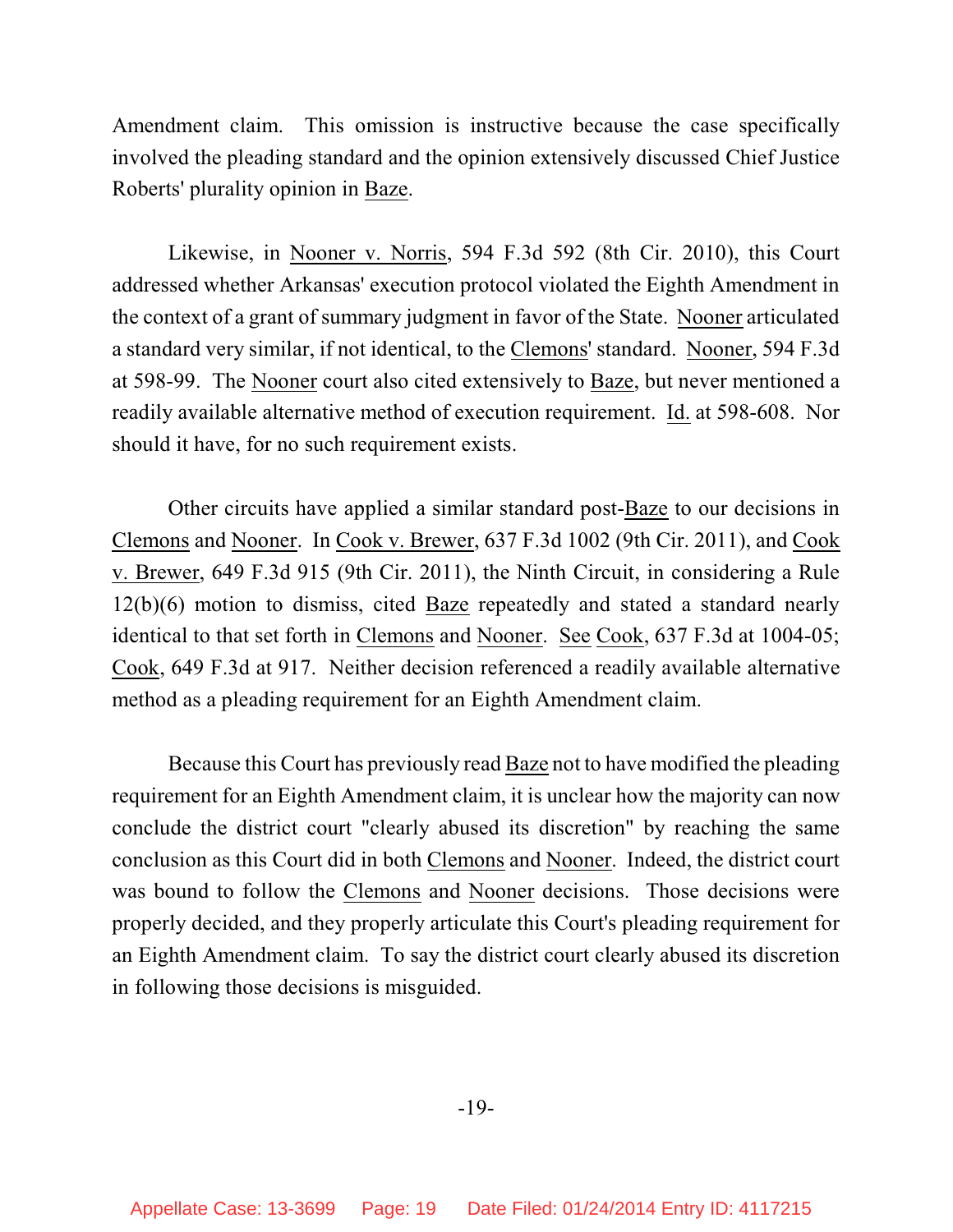In addition, the majority mysteriously finds error with the district court's denial of a motion to dismiss, even though that motion involved the prisoners' original complaint which is no longer relevant. The original complaint addressed an earlier execution protocol instituted by Missouri which utilized propofol. The district court's December 12, 2013, discovery order, the order at issue here, addressed the prisoners' amended complaint attacking Missouri's use of compounded pentobarbital. The December 12, 2013, discovery order in no way concerned Missouri's use of propofol. The district court's denial of the Directors' earlier motion to dismiss is irrelevant to our present inquiry, and, thus, the majority's reliance on it is misplaced.

Next, the majority elects to adopt a reading of Baze which places an absurd burden on death row inmates. The pleading standard advanced by the majority would require the prisoners to identify for the Director a readily available alternative method for *their own* executions. Now, any individual wishing to challenge a state's execution method as unconstitutional must identify a readily available alternative method for their own deaths before any discovery has been conducted to survive a Rule 12(b)(6) motion to dismiss. The challenge of proposing a readily available alternative method seems nearly impossible if the prisoners are denied discovery and, thus, unable to ascertain even basic information about the current protocol. The proposition that a plaintiff must propose an alternative method for his own execution in order to state a claim for relief under the Eighth Amendment is unreasonable.

Assuming, for the sake of argument, the dicta inChief Justice Roberts' plurality opinion in Baze is the new pleading standard, the prisoners have still sufficiently alleged a claim under the Eighth Amendment. The prisoners seek an alternative protocol to Missouri's current method of producing and testing compounded pentobarbital. They desire a method which ensuresthe chemical composition, purity, efficacy, and safety of compounded pentobarbital. The prisoners have never argued properly compounded and tested pentobarbital would not be an alternative method. Instead, the prisoners' argument is the use of a compounded substance purported to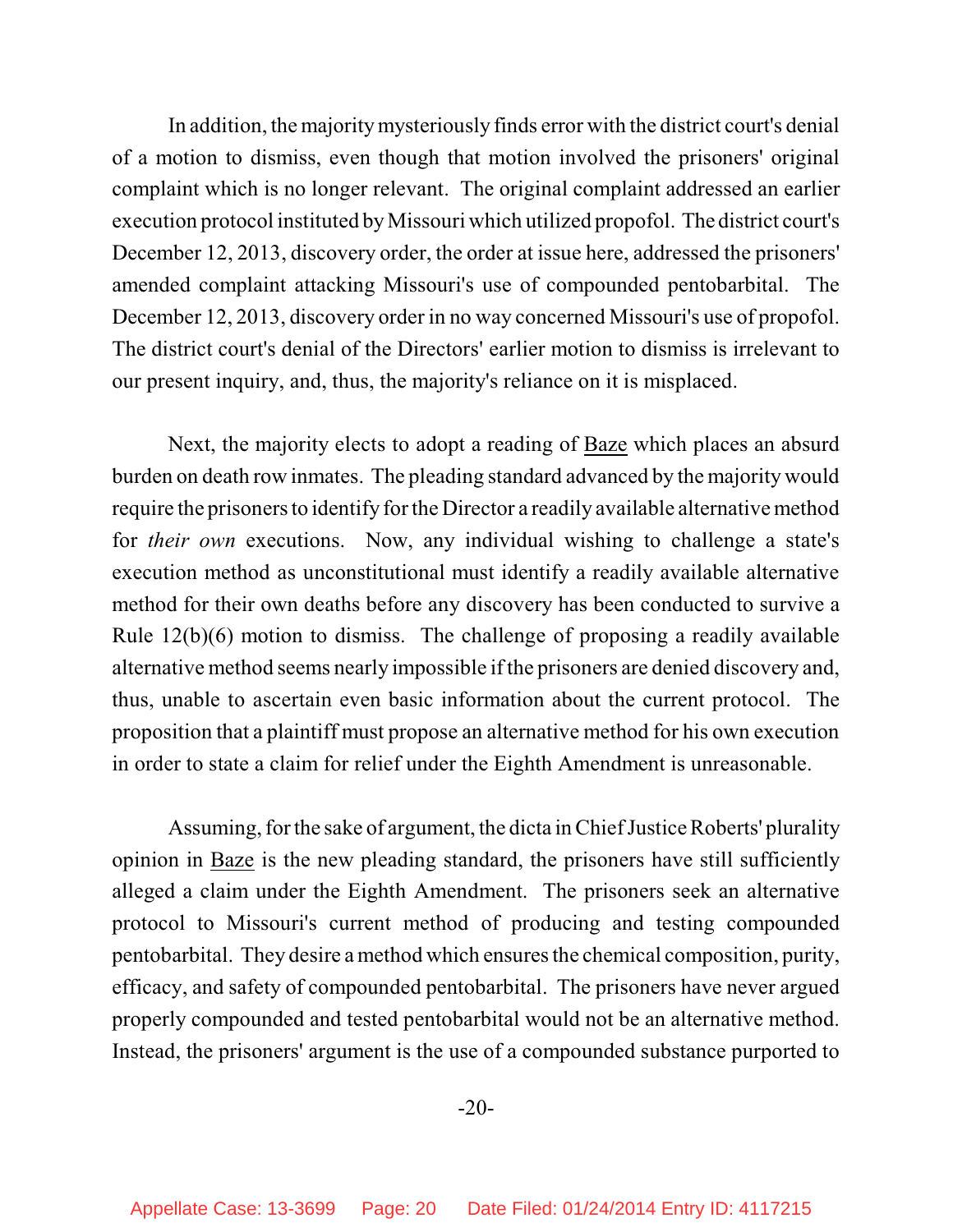resemble pentobarbital, acquired from a non-traditional, non-FDA-approved compounding pharmacy which likely lacks the ability to test chemicals for identity, potency, purity, and contamination, is what violates the Eighth Amendment. It is clear the readily available alternative method here is one which guarantees the chemicals used in Missouri's executions do not cause "serious illness and needless suffering" and "give rise to 'sufficiently imminent dangers.'" Baze, 553 U.S. at 50.

The Director next raises the question of privilege. The Director has characterized his asserted privilege as a "state secrets" privilege. This comparison is inapt, as the state secret privilege has a narrow applicability limited to cases involving national security, diplomatic secrets, and military intelligence. See Black v. United States, 62 F.3d 1115, 1118-19 (8th Cir. 1995). No such issue is before the Court now. Instead, the Directorseeks to avoid disclosure, asserting the compounding pharmacist and testing laboratory face the threat of harassment, intimidation, and harm. These assertions are largely unsupported. See Cal. First Amendment Coal. v. Woodford, 299 F.3d 868, 880 (9th Cir. 2002) (noting the State's fear execution team members would be identified and retaliated against was speculative). In addition, execution team members are protected by Missouri law. Mo. Rev. Stat. § 546.720.4 provides any "licensing board or department shall not censure, reprimand, suspend, revoke, or take any other disciplinary action against the person's license because of his or her participation in a lawful execution." This provision further minimizes any concerns of reprisal against members of the execution team.

Although the Director's state secrets privilege argument is misguided, some courts have recognized it may be appropriate to apply state law privileges as part of the federal common law of privilege pursuant to Federal Rule of Evidence 501. See Am. Civil Liberties Union of Miss., Inc. v. Finch, 638 F.2d 1336, 1343-44 (5th Cir. 1981). The Finch court outlined a two-step balancing test to determine whether to apply a state-law privilege in a case based on federal question jurisdiction. First, the court asks whether a state court would apply the privilege. Id. at 1343. If so, then the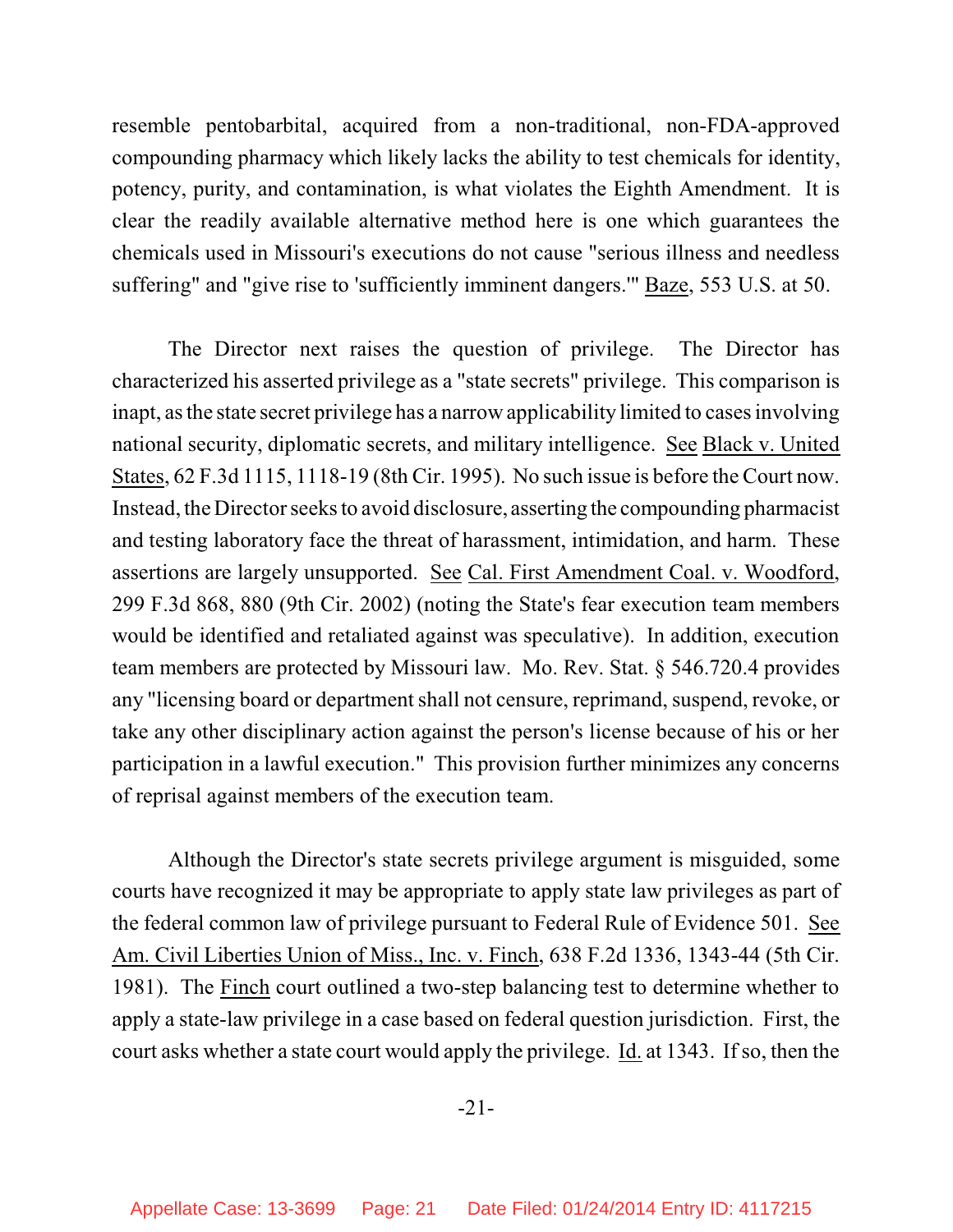court must determine "whether the privilege is intrinsically meritorious in [the court's] independent judgment." Id. This inquiry requires "balancing the policies behind the privilege against the policies favoring disclosure." Id.

Applying the first step, a state court likely would not apply the privilege to the compounding pharmacist or the testing laboratory. Mo. Rev. Stat. § 546.720 governs the execution team privilege here. Section 546.720.2 defines the execution team as:

those persons who administer lethal gas or lethal chemicals and those persons, such as medical personnel, who provide direct support for the administration of lethal gas or lethal chemicals.

## Mo. Rev. Stat. § 546.720.2.

The plain meaning of section 546.720.2 limits the execution team to those individuals administering or providing "direct support" for the administration of lethal chemicals. The statute thus limits confidentiality protection to those members who are directly involved in administration of the execution. The execution team must be defined more narrowly than suggested by the Director, otherwise the "direct" in "provide direct support for the administration" would be rendered superfluous. Further, the terms "administer" and "administration" must be read in context. See United States v. Behrens, 713 F.3d 926, 929 (8th Cir. 2013) ("Statutory language must be read in context and a phrase gathers meaning from the words around it."). Because "administer" clearly refers to the actual injection of lethal chemicals, this strongly suggests "administration" similarly refers to assistance of the actual injection. The phrase "such as medical personnel" further bolsters a narrow reading of the statute. As the affidavit submitted by Larry D. Sasich states, "[n]on-traditional compounding pharmacy practice resembles drug manufacturing more than it doesthe practice of pharmacy." Because compounding pharmacists function more as drug manufacturers than medical personnel, they should not fall within the sweep of the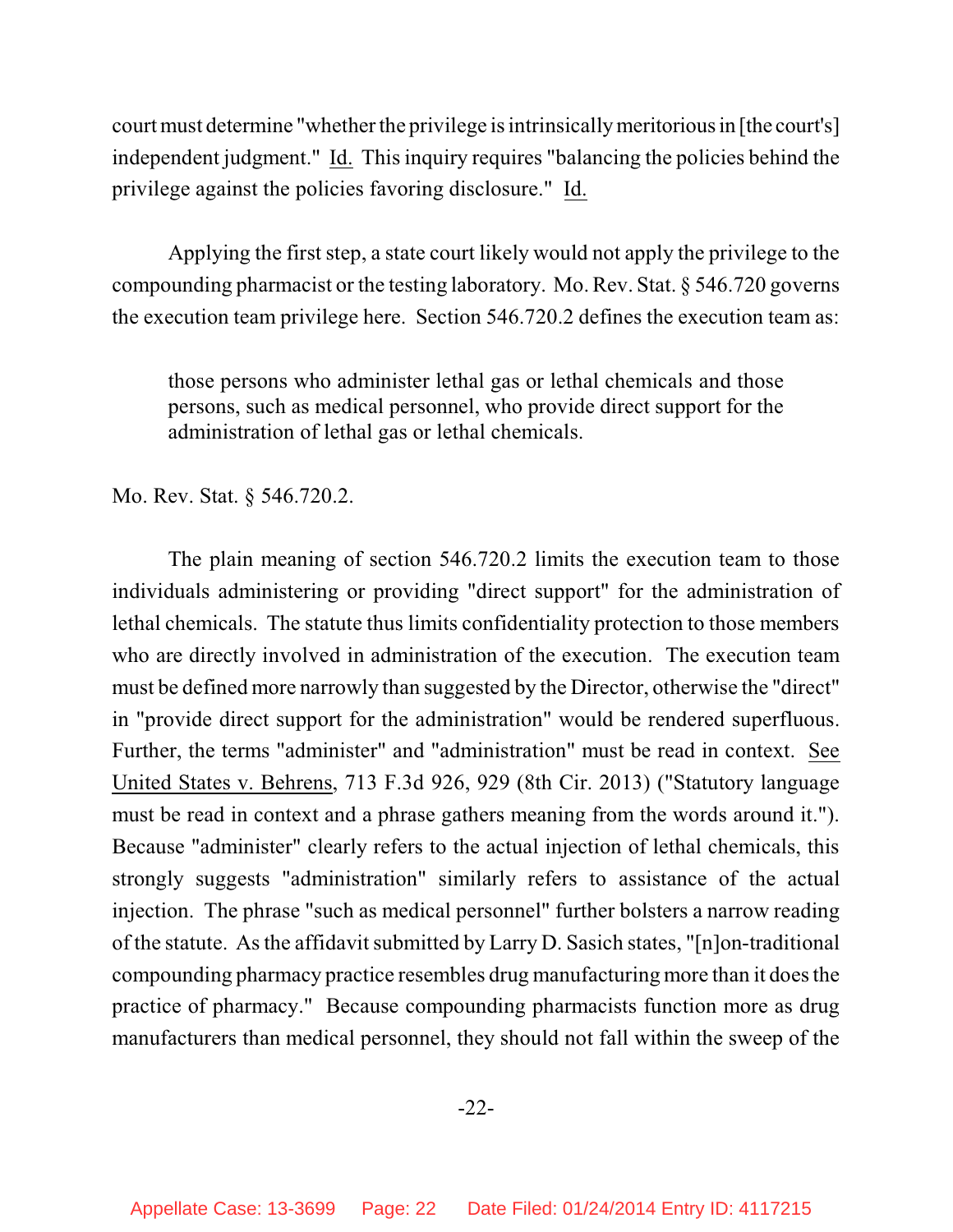statute. Testing laboratories are even less likely to be deemed analogous to "medical personnel."

For these reasons, Missouri's execution team privilege is inapplicable here. Yet, even assuming a state court would apply the privilege, balancing the underlying policies would favor disclosure. Accordingly, the district court did not commit a clear abuse of discretion. Although speculative, the disclosure of the compounding pharmacist's identity – and, to a lesser extent, the testing laboratory's identity – may result in reprisals or harassment which could impair Missouri's ability to obtain a compounded mixture of pentobarbital in the future.

However, with regards to Missouri's policies behind this privilege, the prisoners' interests are much more significant. The prisoners have a significant interest in obtaining the identities of these parties to assert their constitutional right against being subjected to "serious illness and needless suffering" during execution. Baze, 553 U.S. at 50. The prisoners' claims revolve around the chemical composition, purity, potency, and safety of the compounded mixture of pentobarbital used by Missouri. The prisoners cannot adequately investigate their claims unless the Director discloses these identities. The supplemental declarations submitted by Mr. Sasich underscore the deficiencies of relying on the reports of the testing laboratory. Without disclosure, neither the prisoners nor the district court can effectively assess the accuracy and significance of these reports. This consideration is important because the Director has relied heavily on the testing laboratory's reports in its efforts to demonstrate its execution protocols do not threaten serious and needless suffering.

Further, identifying the compounding pharmacist appears to be essential in determining the process used to compound these chemical mixtures. Mr. Sasich's affidavit extensively highlights the potential problems associated with largely unregulated compounding pharmacies and the need to fully investigate their procedures to ensure the final product comports with the stringent requirements of the